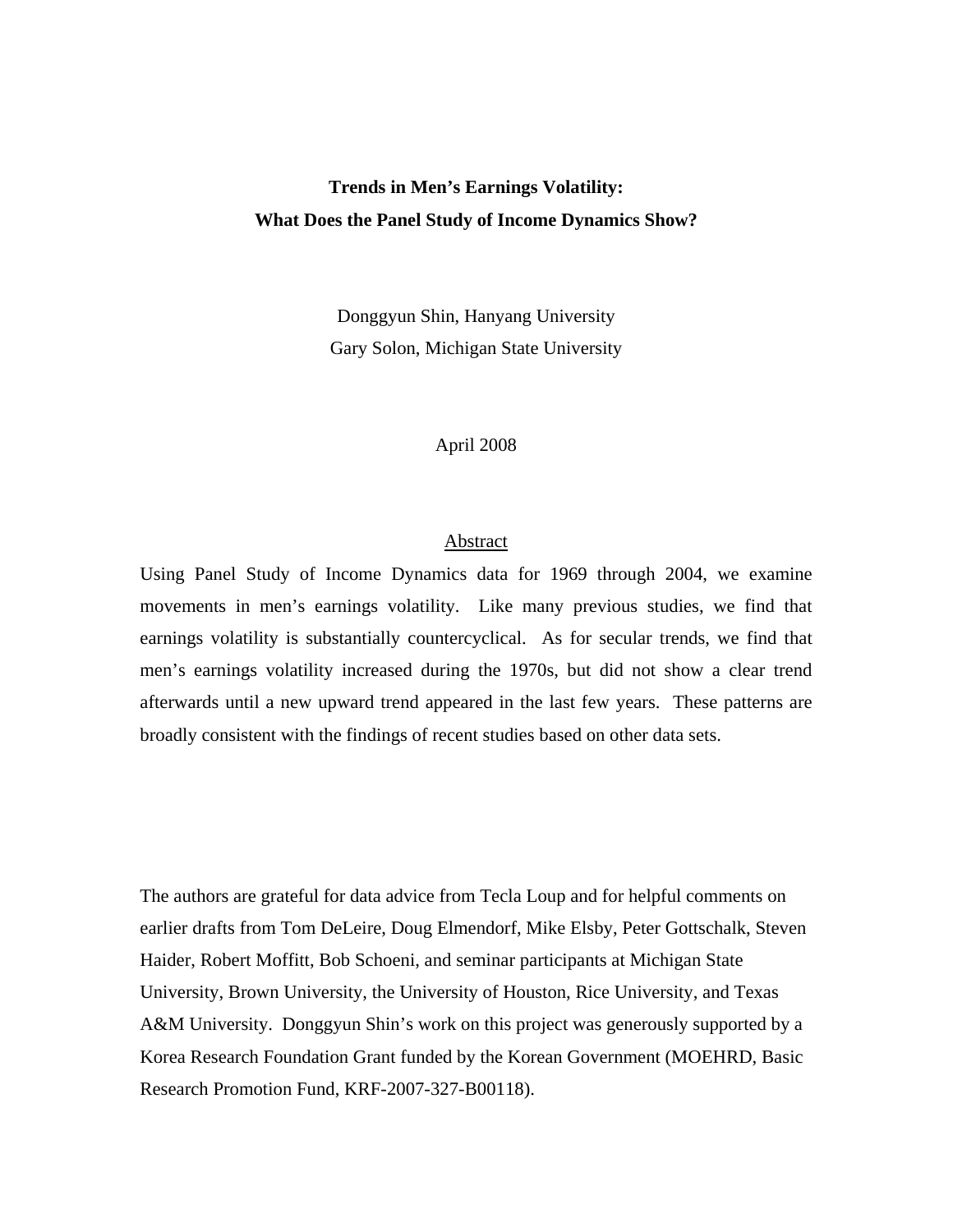#### **Trends in Men's Earnings Volatility:**

## **What Does the Panel Study of Income Dynamics Show?**

"… the volatility of family incomes has gone up – way, way up…. In fact, over the past generation the economic *instability* of American families has actually risen much faster than economic *inequality*…."

-- Jacob S. Hacker (2006, p. 2)

"The variance of transitory earnings … rose in the 1980s but declined in the 1990s." -- Robert A. Moffitt and Peter Gottschalk (2002, p. C68)

"While earnings instability today is higher than the late 1960s and early 1970s, it has declined more or less steadily, aside from business-cycle effects, from a peak in the early 1980s."

-- Stephen Cameron and Joseph Tracy (1998, p. 2)

"CBO's analysis of the CWHS administrative data indicates that, since 1980, the trend in year-to-year earnings variability has been roughly flat."

-- Congressional Budget Office (2007, p. 3)

# I. Introduction

 The seminal study by Gottschalk and Moffitt (1994) used 1970-1987 data from the Panel Study of Income Dynamics (PSID) to document that the well-known increase in men's earnings inequality during that period stemmed partly from an increase in earnings volatility. Several subsequent studies corroborated the general finding and filled in additional details about the trend. Haider (2001), for example, analyzed PSID data for 1967-1991 and concluded that "earnings instability increased dramatically during the sample period, with most of the increases occurring during the 1970s" (p. 829). Haider also found that the rise in earnings volatility during the 1970s was associated mainly with increased volatility in annual hours of work, not average hourly earnings.<sup>[1](#page-1-0)</sup>

 As indicated by the quotations at the top of this page, a few researchers have extended the analysis of men's earnings volatility trends to more recent years. Cameron

<span id="page-1-0"></span><sup>&</sup>lt;sup>1</sup> Because the permanent component of earnings variation also increased, the rise in earnings volatility need not have reduced autocorrelations in earnings nor increased transition rates across quintiles of the earnings distribution. The evidence that earnings volatility increased therefore is altogether consistent with studies – such as Kopczuk, Saez, and Song (2007) and Acs and Zimmerman (2008) – that have found relative stability in such measures of economic mobility.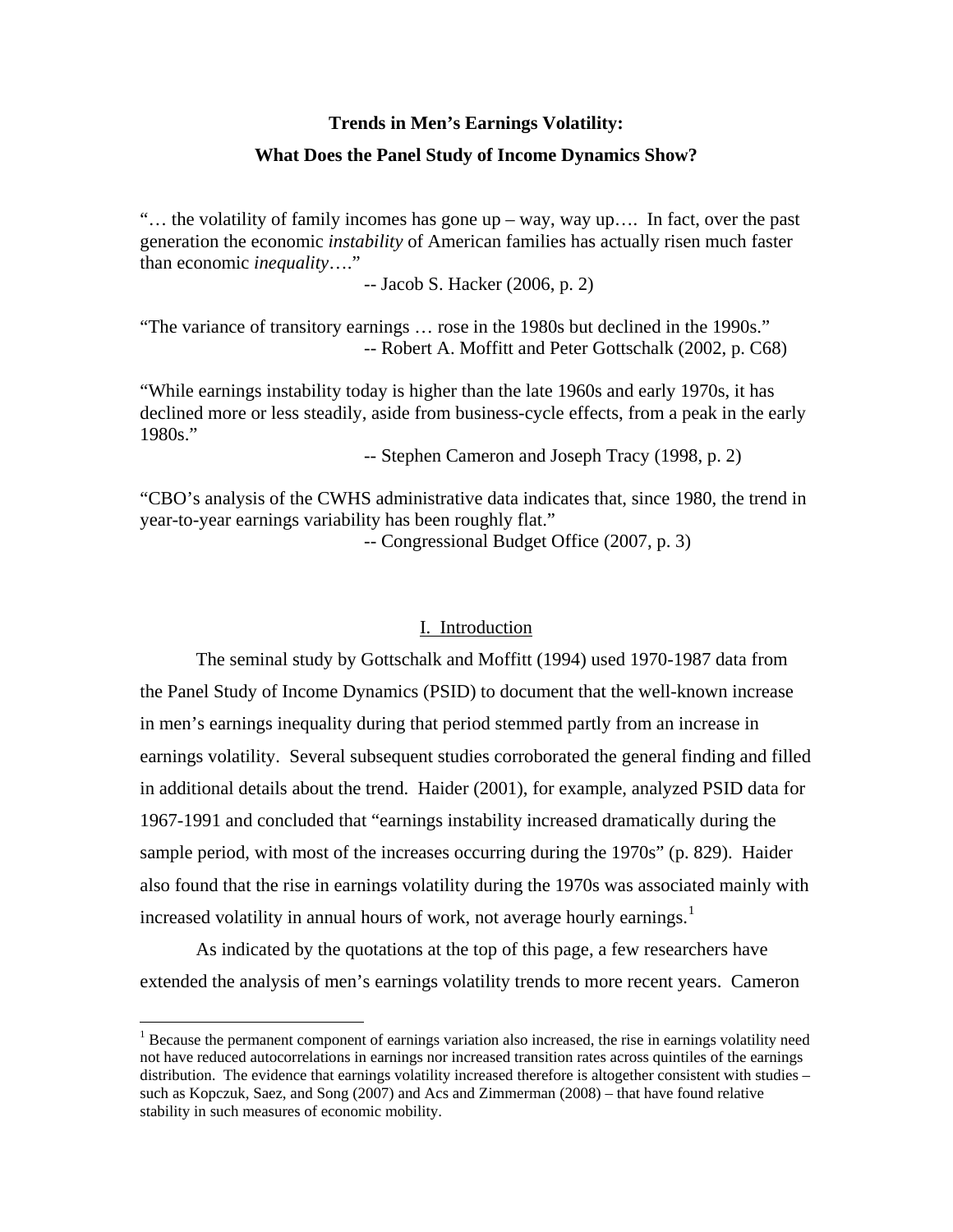and Tracy (1998) studied longitudinally matched Current Population Survey (CPS) data for 1967-1996. They replicated Haider's PSID-based finding that earnings volatility trended upwards during the 1970s and, after a large cyclical increase during the recession of the early 1980s, came back down for the rest of the 1980s to about the same level as in the late 1970s. Cameron and Tracy also found that this relatively flat trend continued through the end of their sample period in 1996. The Congressional Budget Office (2007) study by Dahl, DeLeire, and Schwabish used Social Security earnings histories for 1980- 2003. The parts of their analysis that focused on men's age-adjusted earnings (especially figure A-15) found trends similar to those previously reported by Haider and by Cameron and Tracy. In addition, their results showed some indication of a rise in men's earnings volatility in the early 2000s.

 In contrast, Moffitt and Gottschalk's (2002) analysis of 1969-1996 PSID data reported that the transitory variance of men's log earnings "rose dramatically in the 1980s, leveled off in the late 1980s, and fell after 1991" (p. C70).<sup>[2](#page-2-0)</sup> And Hacker's (2006) analysis of 1974-2002 PSID data on family income, rather than men's earnings, also reported a volatility increase in the 1980s, but found an even larger increase in the early 1990s, followed by a decline later in the 1990s and another increase in the early 2000s. These new PSID analyses appear to be at odds both with each other and with the other recent studies based on other data sets.

The question is which results are accurate and which are not. If the answer were to be found mainly in differences among data sets, then we would need to ascertain which data are more reliable. That would be difficult because each data set has strengths and weaknesses relative to the others. Compared to the PSID, the data from the CPS and Social Security feature much larger sample sizes, and the administrative data from Social Security avoid the problem of survey response error. But the longitudinally matched CPS data also have the relative disadvantage of systematically excluding individuals who changed residences, which must make the sample at least somewhat unrepresentative with respect to earnings changes. Limitations of the Social Security data are that they

<span id="page-2-0"></span> $2$  In an incomplete draft, Gottschalk and Moffitt (2006) extend their analysis through 2002 and find that earnings volatility began rising again in the late 1990s.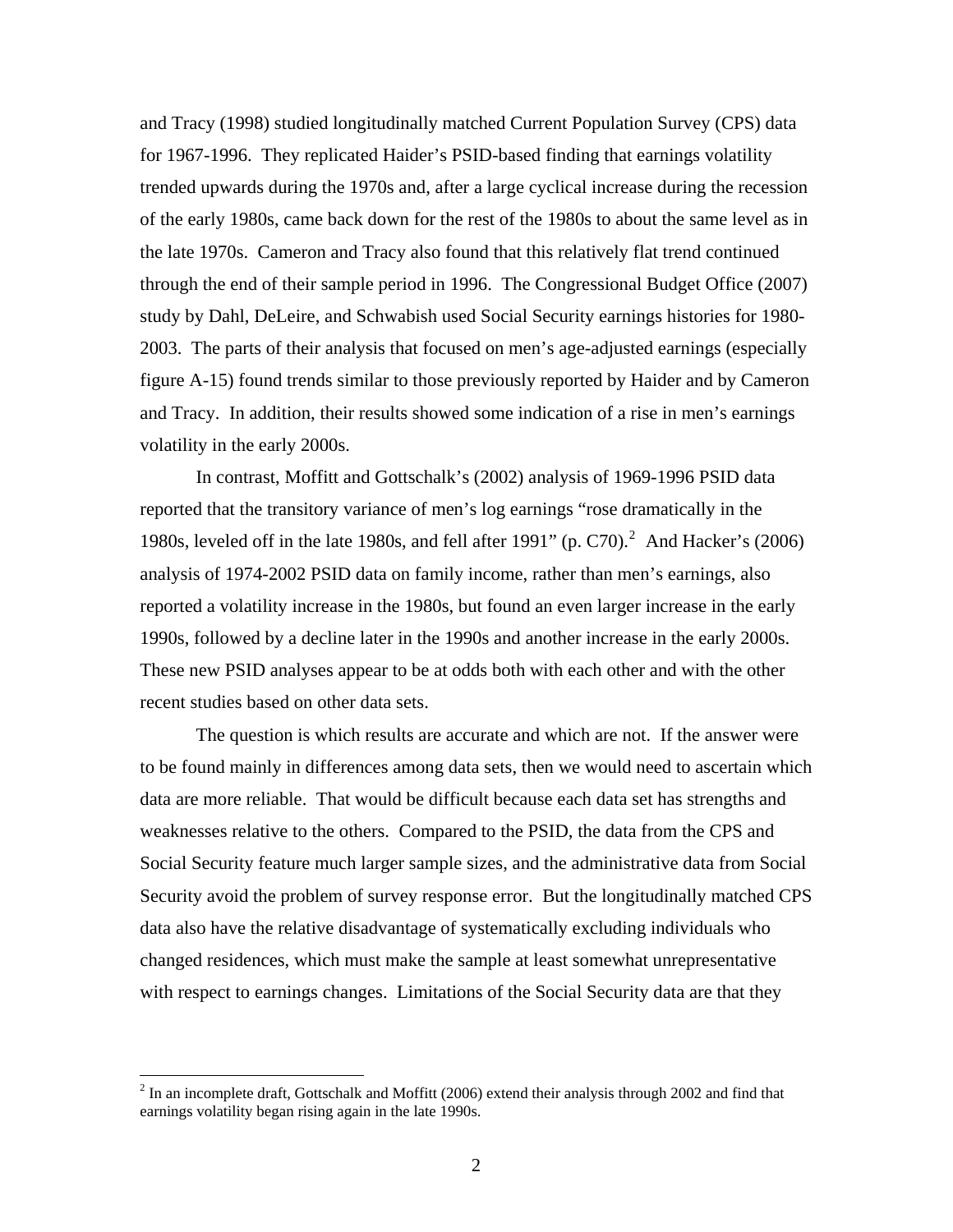<span id="page-3-0"></span>include only those earnings reported by employers on W-2 forms, and they are not publicly available for replication and further analysis.

On the other hand, if a reanalysis of the PSID data were to find that the trends revealed in the PSID actually are qualitatively similar to those reported for the CPS and the Social Security data, then we could be more confident in the common patterns observed in all three data sets. That is just what our study does find.

Our results are previewed in figure 1, which shows the standard deviation of ageadjusted year-to-year changes in log earnings for men in the PSID. The data, which are described in detail below in section III, are from interviews in 1970 through 2005 and pertain to annual wage and salary income in the preceding calendar years. Because the PSID has conducted interviews only in odd years since 1997, we look at *two*-year changes in log earnings: 1969-1971 (based on the 1970 and 1972 interviews), 1970-1972 (based on the 1971 and 1973 interviews), 1971-1973, …, 1994-1996, 1996-1998, 1998- 2000, 2000-2002, and 2002-2004. The time axis in the figure labels observations by the second year in the two-year difference; e.g., the observation for 1969-1971 is labeled as 1971. The figure also marks the timing and severity of recessions by plotting the annual civilian unemployment rate.

One striking pattern in the figure, familiar from many previous studies, is that the dispersion in log earnings changes is greater during recessions,<sup>[3](#page-3-0)</sup> especially the severe recession in the early 1980s. As for secular trends, the figure is fairly consistent with the trends previously described by Haider, Cameron and Tracy, and the Congressional Budget Office. Men's earnings volatility appears to have trended upwards during the 1970s, but it is not clear that there was much further secular trend between the late 1970s and late 1990s. Finally, a new upward trend in earnings volatility starts appearing by 2000. This last finding is consistent with some of the Social Security evidence reported in the Congressional Budget Office study. $4$ 

 $3$  See, for example, Haider (2001), Cameron and Tracy (1998), Baker and Solon (2003), Gottschalk and Moffitt (2006), and Congressional Budget Office (2007).

<sup>&</sup>lt;sup>4</sup> At the same time we began reanalyzing the PSID data, so did Dynan, Elmendorf, and Sichel (2008). Their study focuses on family income rather than men's earnings, but the last panel of their figure 1 includes a plot of the standard deviation of two-year percentage changes in men's earnings. Their plot is not exactly comparable to our figure 1 for several reasons. First, they use a more comprehensive PSID earnings measure, "total labor income." The difficulty with this measure, which we discuss below in section III, is that it is not measured consistently over time. Second, they do not adjust their earnings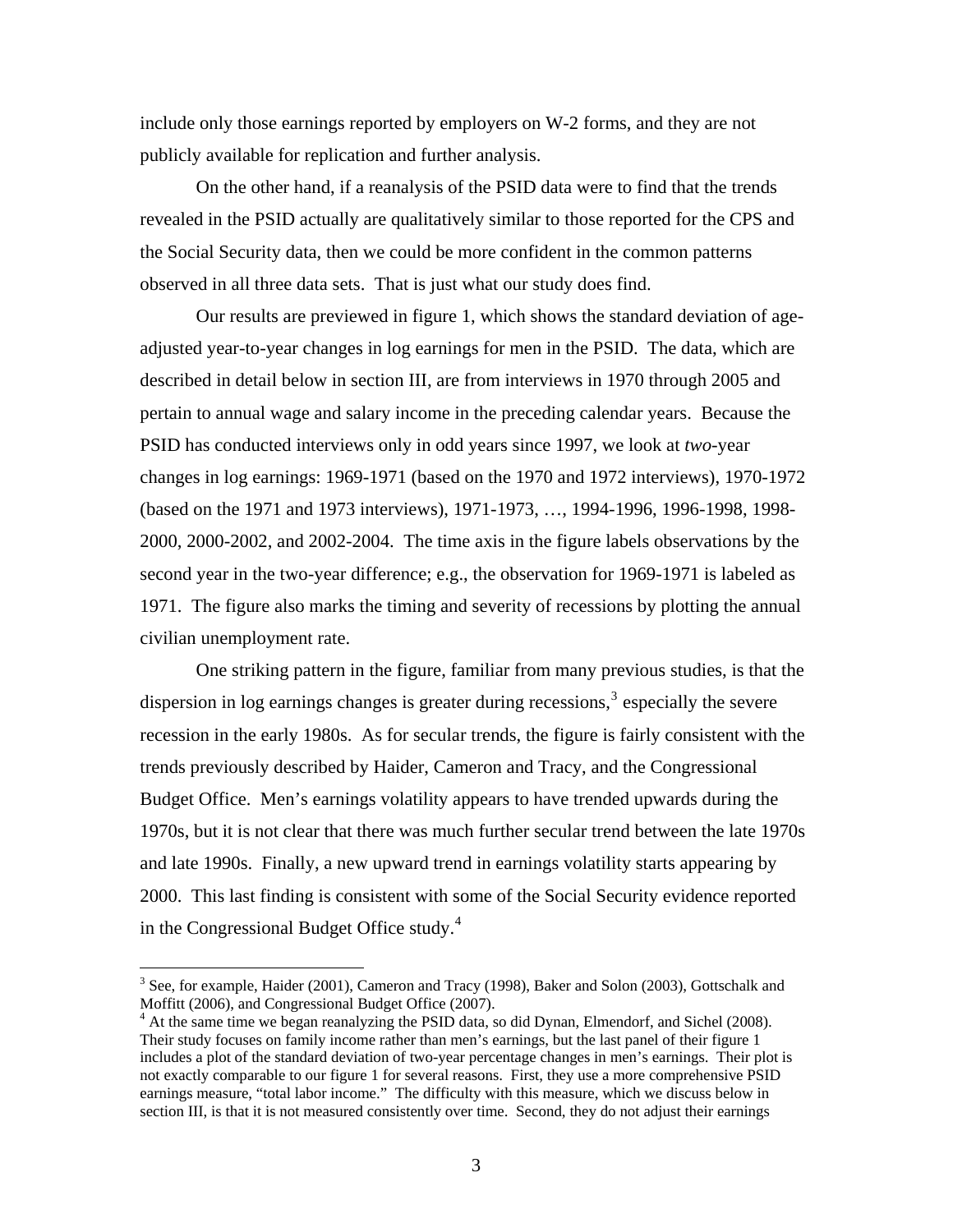The remainder of our paper fleshes out these findings. In section II, we use a simple canonical model of earnings dynamics to assess a Moffitt-Gottschalk method for estimating volatility and to interpret our own measures, including the standard deviation of age-adjusted change in log earnings. In section III, we first describe our data, and we then present a variety of analyses of men's earnings volatility trends in the PSID. Section IV summarizes and discusses our findings.

#### II. Measuring Earnings Volatility

 Some previous studies of earnings volatility trends – such as Moffitt and Gottschalk (1995, 2002), Haider (2001), Baker and Solon (2003), and Gottschalk and Moffitt (2006) – have couched their analyses in terms of complicated parametric models of earnings dynamics. The drawback of this approach is that the parametric models used in the literature are arbitrary mechanical constructs and the resulting estimates of trends can be sensitive to arbitrary variations in model specification. For example, using a large sample of Canadian income tax records, which enabled more thorough specification checking than is possible with smaller U.S. data sets, Baker and Solon strongly rejected the restrictions of Moffitt and Gottschalk's preferred model and found that imposing those restrictions substantially biased the estimation of Canadian trends in components of earnings variation.

We therefore sympathize with the inclination of several other researchers – such as Dynarski and Gruber (1997), Cameron and Tracy (1998), Congressional Budget Office (2007), and Dynan, Elmendorf, and Sichel (2008) – to eschew complex earnings dynamics models and focus instead on simple statistics that might be reasonable indexes of earnings volatility under a wide range of data-generating processes. The series we just previewed in section  $I$  – the standard deviation of year-to-year change in log earnings – is meant to serve as such a statistic. The simple idea is that, if earnings volatility increases a lot, one might reasonably expect that development to be reflected in increased dispersion of earnings changes.

growth variable for age or experience. Third, their figure plots three-year rolling averages of the standard deviation, which makes it difficult to discern cyclical versus secular changes. Notwithstanding these and other differences, Dynan, Elmendorf, and Sichel reach the same broad-brush conclusion that we and others do – that men's earnings volatility has increased substantially since the early 1970s.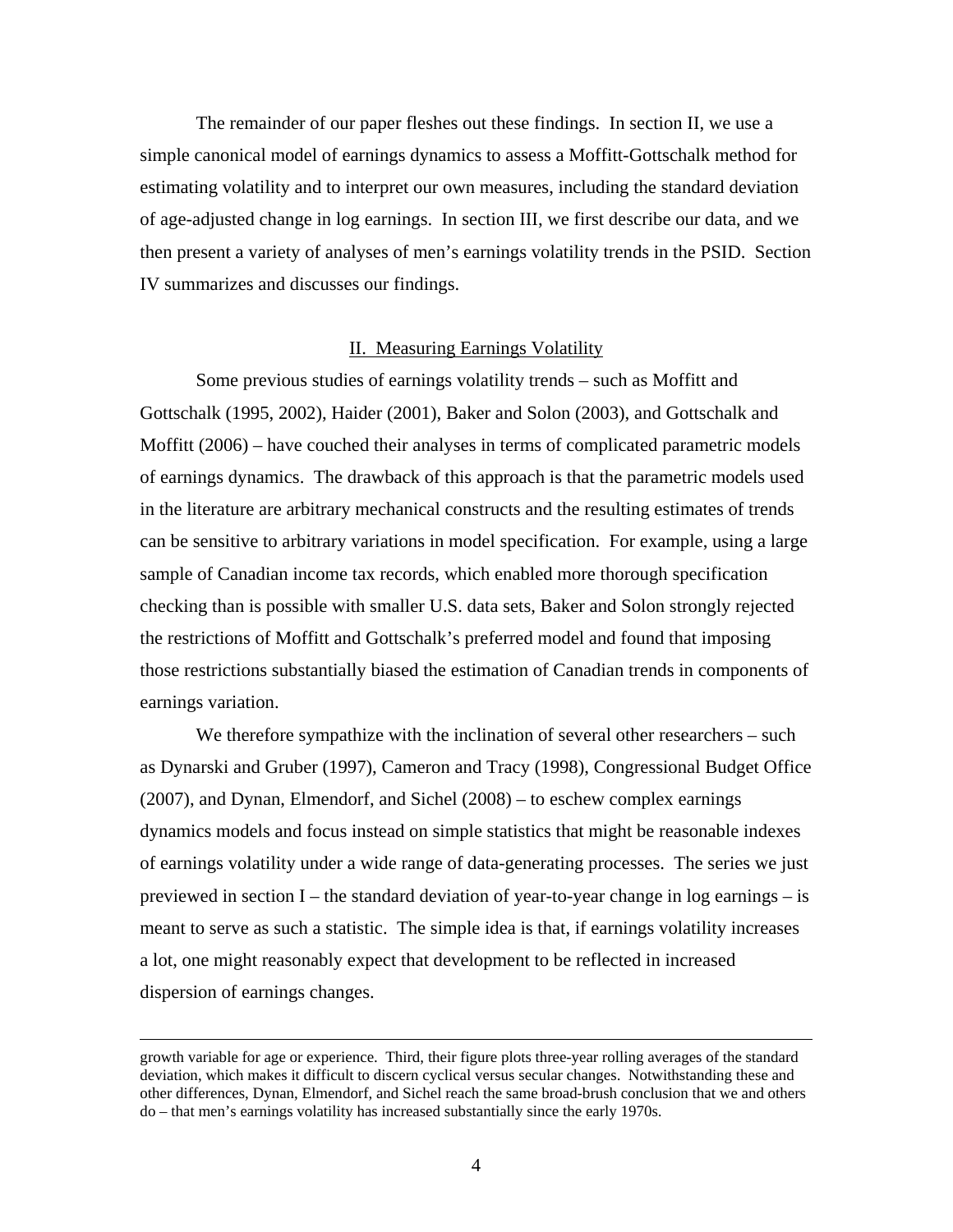<span id="page-5-0"></span>Similar concerns presumably are what motivated Moffitt and Gottschalk – in their 1995, 2002, and 2006 papers – to supplement their analyses based on earnings dynamics models with what, in the 2006 paper, is called their "descriptive" approach. The particular descriptive statistic they use to measure earnings volatility in year *t* is the variance of log earnings in that year minus the fifth-order autocovariance<sup>[5](#page-5-0)</sup> between years *t* and  $t$  − 5. Although Moffitt and Gottschalk clearly express a preference for their analyses based on parametric earnings dynamics models, they also prominently feature their descriptive approach in all three papers. Thanks to Moffitt and Gottschalk's welldeserved stature in the field, their descriptive approach has been quite influential; for example, Hacker (2006) adopted it for his own analysis of trends in family income volatility. We therefore need to explain why we do not adopt it as well.

Although we do not wish to commit to any particular model of the earnings dynamics process, we will begin to illustrate our concerns in terms of a simple version of the often-used variance components model that splits log earnings (after adjustment for life-cycle/cohort effects) into two orthogonal factors – a permanent component and a transitory component. Expressed in a way that allows for trends in the dispersion of either component, the model is

$$
(1) \t y_{it} = p_t \alpha_i + \varepsilon_{it}
$$

where  $y_i$  is the age-adjusted log earnings of individual *i* in year *t*,  $\alpha_i$  is an individualspecific "fixed effect" with population variance  $\sigma_{\alpha}^2$ ,  $p_t$  is a year-specific factor loading (which might reflect, for example, year-specific returns to human capital), and  $\varepsilon$ <sub>it</sub> is a transitory component with time-varying variance  $\sigma_t^2$  and negligible serial correlation. Then cross-sectional earnings inequality in year  $t$ , as measured by  $Var(y_{it})$ , is simply

$$
(2) \tVar(y_{it}) = p_t^2 \sigma_{\alpha}^2 + \sigma_t^2.
$$

<sup>&</sup>lt;sup>5</sup> In the 2006 paper, Moffitt and Gottschalk switch to using the fourth-order autocovariance.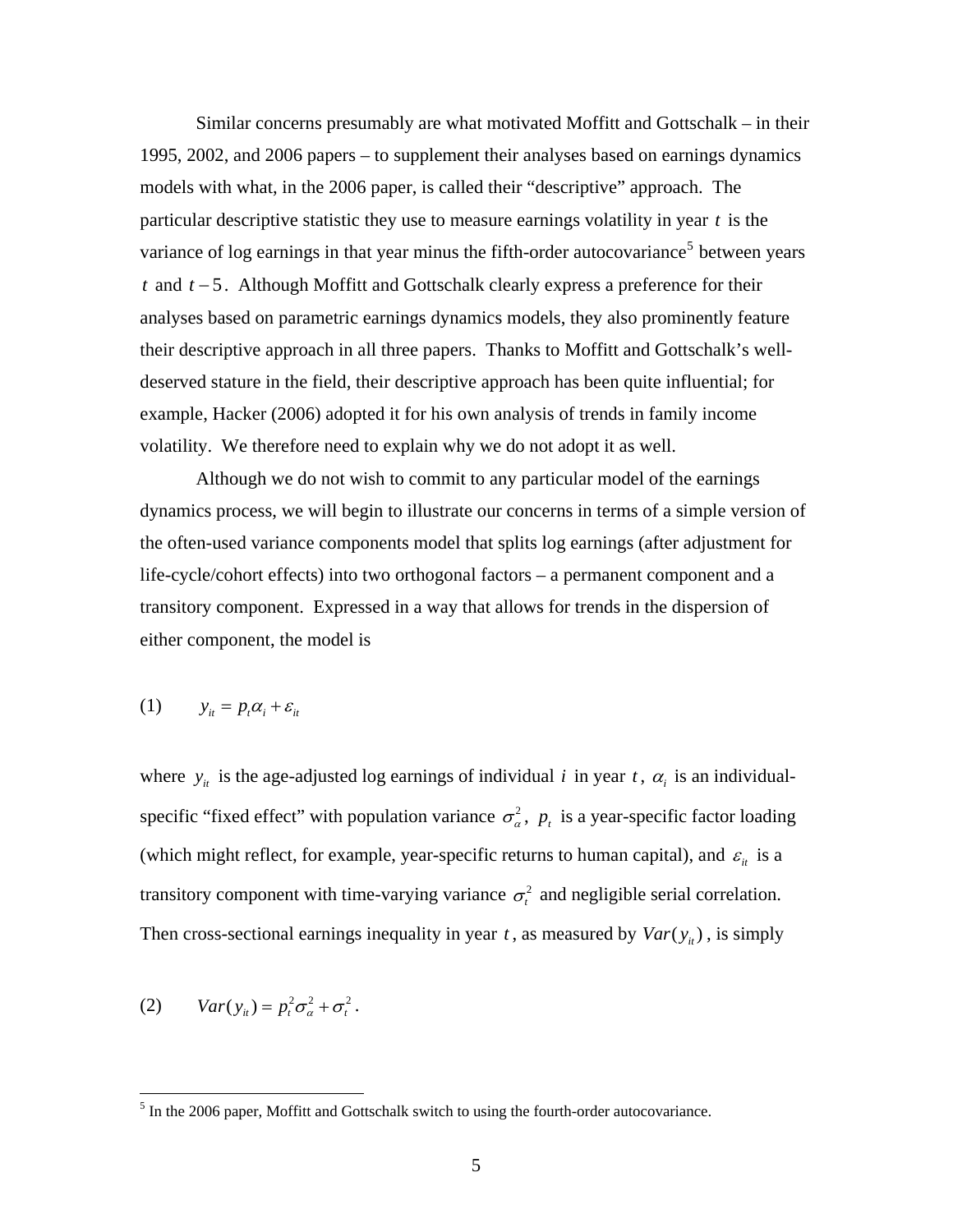According to this model, an increase in earnings inequality could stem from an increase in either the permanent variance component (represented as an increase in  $p_t$ ) or the transitory variance component  $\sigma_t^2$ .

Like most researchers who have used parametric models to study volatility trends, Moffitt and Gottschalk define earnings volatility as the transitory variance component  $\sigma^2$ . The question then becomes how well their descriptive statistic measures that component. It is easy to show that

(3) 
$$
Var(y_{it}) - Cov(y_{it}, y_{i,t-5}) = \sigma_t^2 + p_t (p_t - p_{t-5}) \sigma_a^2
$$
.

Thus, Moffitt and Gottschalk's descriptive statistic correctly identifies the transitory variance component  $\sigma_r^2$  only when  $p_t = p_{t-5}$ ; that is, only when the permanent component is unchanged and earnings inequality has changed solely because of a change in the transitory component. More generally, when both variance components are changing, their descriptive statistic conflates the two.

More importantly, their statistic can be way off the mark not only for estimating the level of the transitory variance, but also for estimating its change over time. Consider this simple example. Suppose that, up through year  $t-5$ ,  $\sigma_{\alpha}^2 = \sigma_{t-5}^2 = p_{t-5} = 1$ . Then  $Var(y_{i,t-5}) = 1+1=2$ ; that is, cross-sectional earnings inequality as of year  $t-5$  divides evenly between permanent and transitory variation. Given stationarity up through time *t* − 5, Moffitt and Gottschalk's descriptive statistic would correctly identify  $\sigma_{t-5}^2$  as 1.  $\sigma_{\alpha}^2 = \sigma_{t-5}^2 = p_{t-5}$ 

But now suppose that, in every year from  $t - 5$  through  $t$ , the permanent factor loading  $p$  increases at an annual rate of 0.1. Then, by year  $t$ , cross-sectional inequality has grown to  $Var(y_{ii}) = (1.5)^2 + 1 = 3.25$  with no increase whatsoever in the transitory variance component, which still equals 1. Nevertheless, if one applies Moffitt and Gottschalk's descriptive method for estimating  $\sigma_t^2$ , one overestimates it as 1.75. The method incorrectly concludes that the transitory variance has increased by 75 percent over the five years, and it incorrectly ascribes 60 percent of the increase in inequality to change in the transitory component. The lesson is that, in a non-stationary environment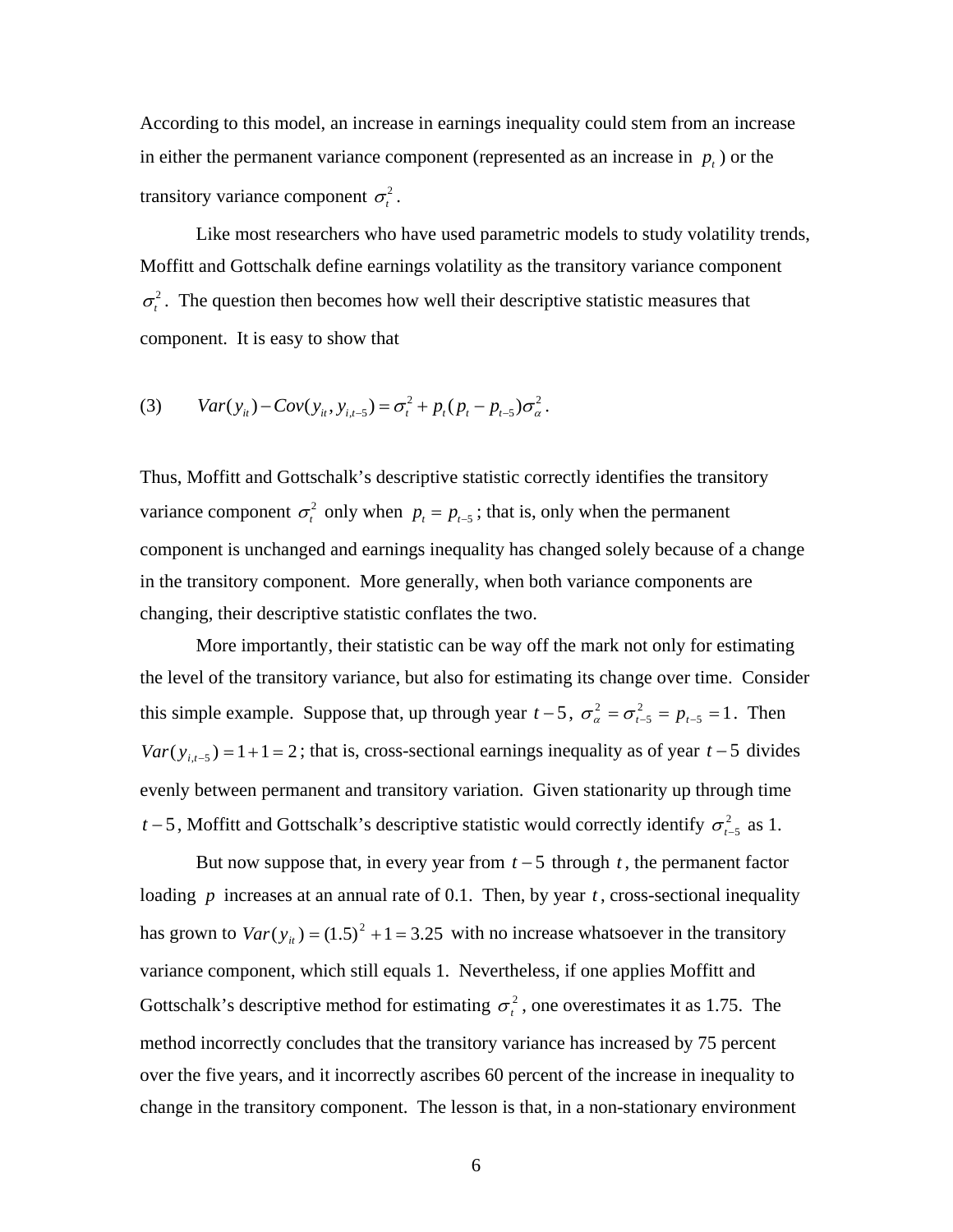<span id="page-7-0"></span>(which, after all, is entirely what this trends literature is about), this descriptive statistic does not actually describe what anyone wants it to. And this is not an artifact of the simple illustrative model from equation (1). Readers can verify for themselves that adding complications – heterogeneity in earnings growth, serial correlation of the transitory component, or whatever – does not set things right.

Accordingly, we look elsewhere for our descriptive statistics. In particular, we will use measures of the dispersion in year-to-year earnings changes, such as the standard deviation of change in log earnings. It seems reasonable to guess that trends in earnings volatility would be reflected in such measures, but we should check that guess. To begin with, consider the variance of the age-adjusted change in log earnings between years *t* − 2 and *t* (the square of the standard deviation measure previewed in section I). Under the model in equation (1), this variance is

(4) 
$$
Var(y_{it} - y_{i,t-2}) = (p_t - p_{t-2})^2 \sigma_a^2 + \sigma_t^2 + \sigma_{t-2}^2
$$
.

As conjectured, this dispersion measure tends to be higher when the transitory variance is higher in years  $t$  and  $t - 2$ . The bad news is that, like Moffitt and Gottschalk's statistic, this measure also is affected by changes in  $p$ . The good news is that, if  $p$  's closer together in time tend to be more similar, this measure tends to be less distorted than the Moffitt-Gottschalk statistic in equation (3), which is contaminated by the *five*-year difference  $p_t - p_{t-5}$ . (Of course, this good news gets better still when one has access to a data set in which one can use the variance of one-year changes instead of two-year changes.) Additional good news for the measure in equation (4) is that it squares the typically fractional change in the *p* 's, leading to a smaller fraction multiplying  $\sigma_{a}^{2}$ .

 Now consider again the numerical example above. In year *t* − 5, our statistic in equation (4) correctly identifies  $\sigma_{t-5}^2 + \sigma_{t-7}^2$  as 1+1=2.  $\sigma_{t-5}^2 + \sigma_{t-7}^2$  as 1+1=2.<sup>[6](#page-7-0)</sup> In year *t*, our statistic estimates

<sup>&</sup>lt;sup>6</sup> Some readers of previous drafts have asked what happens if the transitory component is serially correlated. If the second-order autocorrelation is stable and denoted by  $\rho$ , then the statistic in equation (4) would identify  $2(1-\rho)$  instead of 2, and hence would still be proportional to the level of the transitory variances. Of course, if the serial correlation parameter changes over time, matters become much more complicated. Indeed, it would become less clear what we even mean by changes in earnings volatility.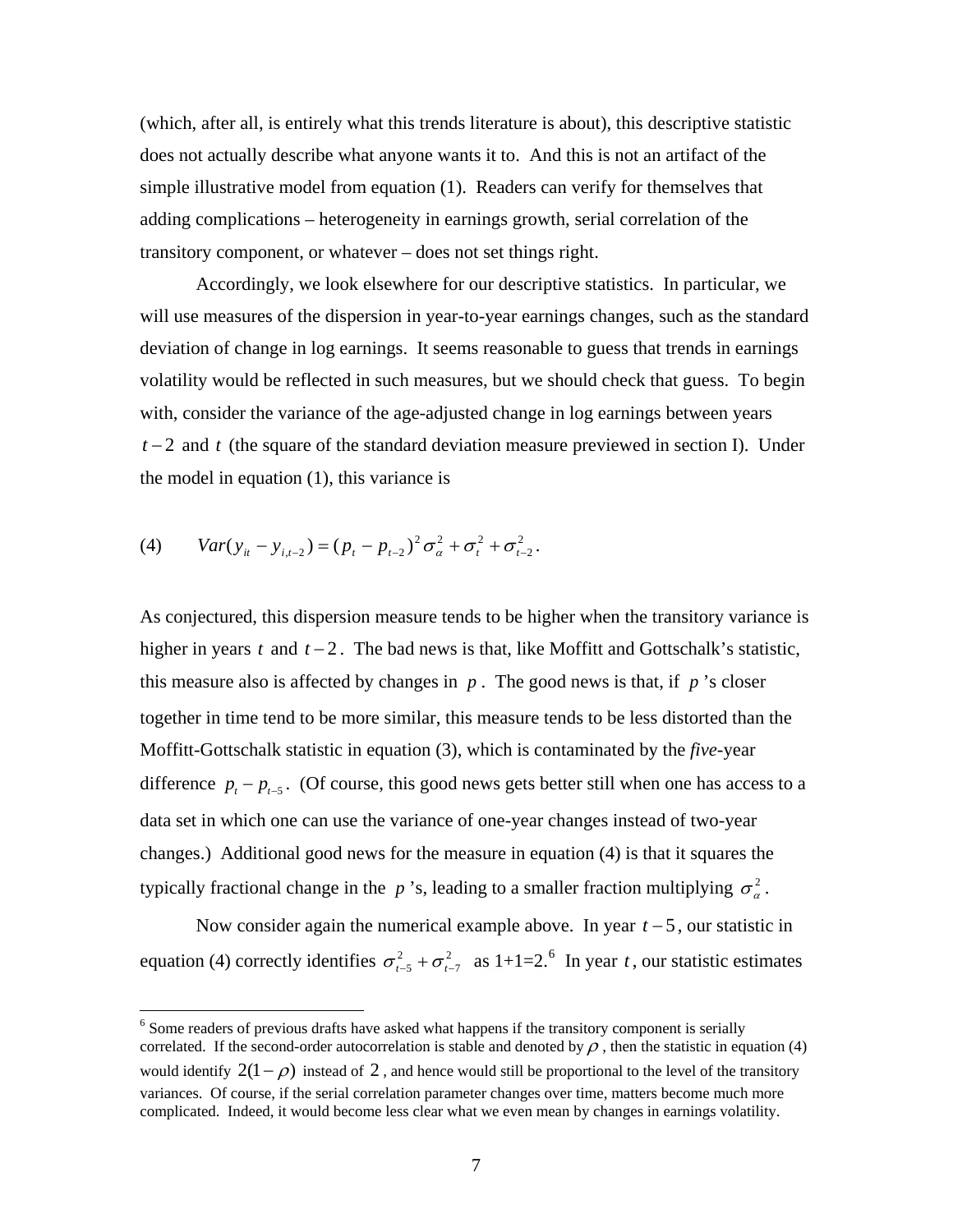<span id="page-8-0"></span>2  $\sigma_t^2 + \sigma_{t-2}^2$  as  $(0.2)^2 + 1 + 1 = 2.04$ , instead of the correct value of 2. This illustrates our claim that, although our statistic is affected by changes in the variance of the permanent component, it is much less sensitive to them than Moffitt and Gottschalk's statistic is.

 We can gain further insight into the behavior of our statistic by generalizing the earnings dynamics model in equation (1) to encompass permanent as well as transitory earnings shocks. The extended model is

$$
(5) \qquad y_{it} = p_t(\alpha_i + u_{it}) + \varepsilon_{it}
$$

where  $u_{it}$  follows a random walk

(6) 
$$
u_{it} = u_{i,t-1} + v_{it}
$$

with innovation variance  $\sigma_{\nu}^2$ . This extension makes the earnings dynamics model more realistic by allowing for long-lasting shocks such as the persistent earnings losses often suffered by workers displaced from their jobs.<sup>[7](#page-8-0)</sup> With this addition to the model, the variance measure in equation (4) now gets modified to

(7) 
$$
Var(y_{it} - y_{i,t-2}) = (p_t - p_{t-2})^2 Var(\alpha_i + u_{i,t-2}) + \sigma_t^2 + \sigma_{t-2}^2 + 2p_t^2 \sigma_v^2
$$

where  $\alpha_i + u_{i,i-2}$  might be thought of as worker *i*'s permanent human capital as of time  $t-2$ . The important change relative to equation (4) is the addition of the last term  $2 p_t^2 \sigma_v^2$ , the component of the variance in earnings change that comes from permanent shocks.

The key lesson is that an earnings volatility measure based on dispersion in yearto-year earnings change reflects permanent shocks in addition to transitory ones. Thus, in contrast to model-based studies that attempt to identify the transitory variance, our study and others using similar methods include permanent shocks in the measurement of

 7 Jacobson, LaLonde, and Sullivan (1993) and Stevens (1997).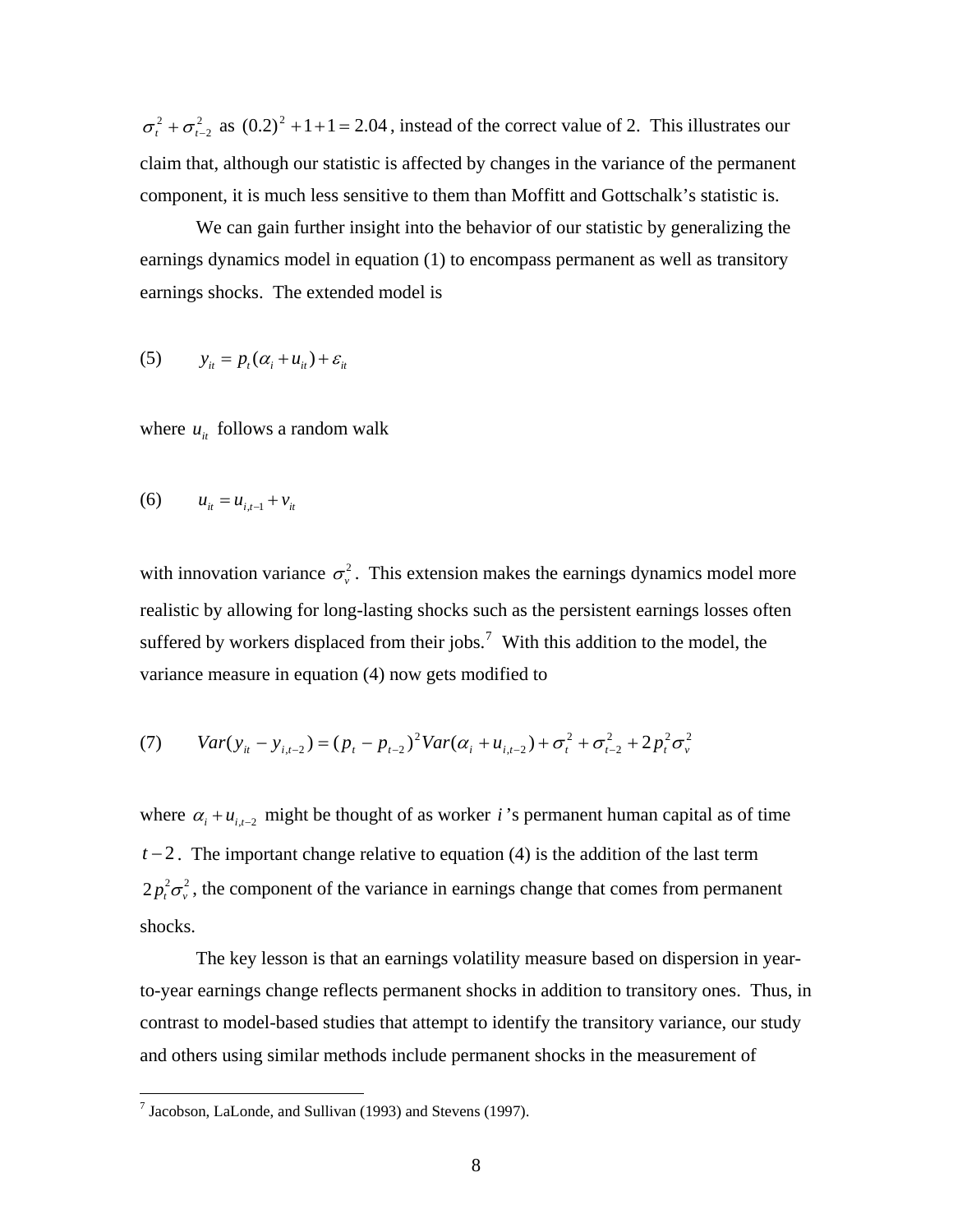<span id="page-9-0"></span>earnings volatility. There is something to be said for that. Interest in earnings volatility trends stems in large part from a concern about whether earnings risk has increased. Because permanent shocks, such as those experienced by many displaced workers, are even more consequential than transitory ones, it makes good sense to include them in the measurement of earnings volatility.

 Having said that, however, we should be very clear that measures like the standard deviation of change in log earnings muddle together permanent shocks and transitory shocks without making any distinction between them. Furthermore, as discussed by Blundell, Pistaferri, and Preston (forthcoming) and Cunha, Heckman, and Navarro (2005), even if one could separate permanent and transitory variation, identifying the associated risk still would require further information on whether the shocks were or were not anticipated and whether the affected individuals were or were not insured against the shocks. These important questions constitute a crucial (and daunting) agenda for future research.<sup>[8](#page-9-0)</sup> Our empirical analysis in the next section is just a preliminary step directed at the simpler question of what are the basic facts regarding overall trends in men's earnings variability.

#### III. Evidence from the Panel Study of Income Dynamics

# A. Data

 $\overline{a}$ 

 Our data are from the Panel Study of Income Dynamics, a longitudinal survey administered by the University of Michigan's Survey Research Center every year from 1968 through 1997 and every other year since then. We use the data from the nationally representative Survey Research Center component of the PSID sample.<sup>[9](#page-9-0)</sup>

<sup>&</sup>lt;sup>8</sup> Blundell, Pistaferri, and Preston (forthcoming), for example, begin to tackle these issues by using consumption data along with income data.

<sup>&</sup>lt;sup>9</sup> We do not use the Survey of Economic Opportunity component (the so-called "poverty sample") mainly because of the serious irregularities in that sample's selection. The problems recounted in Brown (1996) are too numerous to repeat here in their entirety. The problem we find most disturbing is that, for reasons that remain unknown to this day, the computer consulting firm in Washington, DC that the Office of Economic Opportunity hired to select low-income households from the Census Bureau's 1967 Survey of Economic Opportunity sample failed to include most of the eligible households in the lists it transmitted to the Survey Research Center. Worse yet, the omissions clearly were not random. Brown's memo notes a racial pattern – the transmission rate was 55 percent for non-whites and 21 percent for whites. A passage he quotes from the Survey Research Center's 1984 PSID *User Guide* also refers to "substantial" variation across geographic areas. That passage concludes, "By the time we realized that not all the addresses of the 'signers' had been forwarded, the Census personnel knowledgeable about the process had moved on to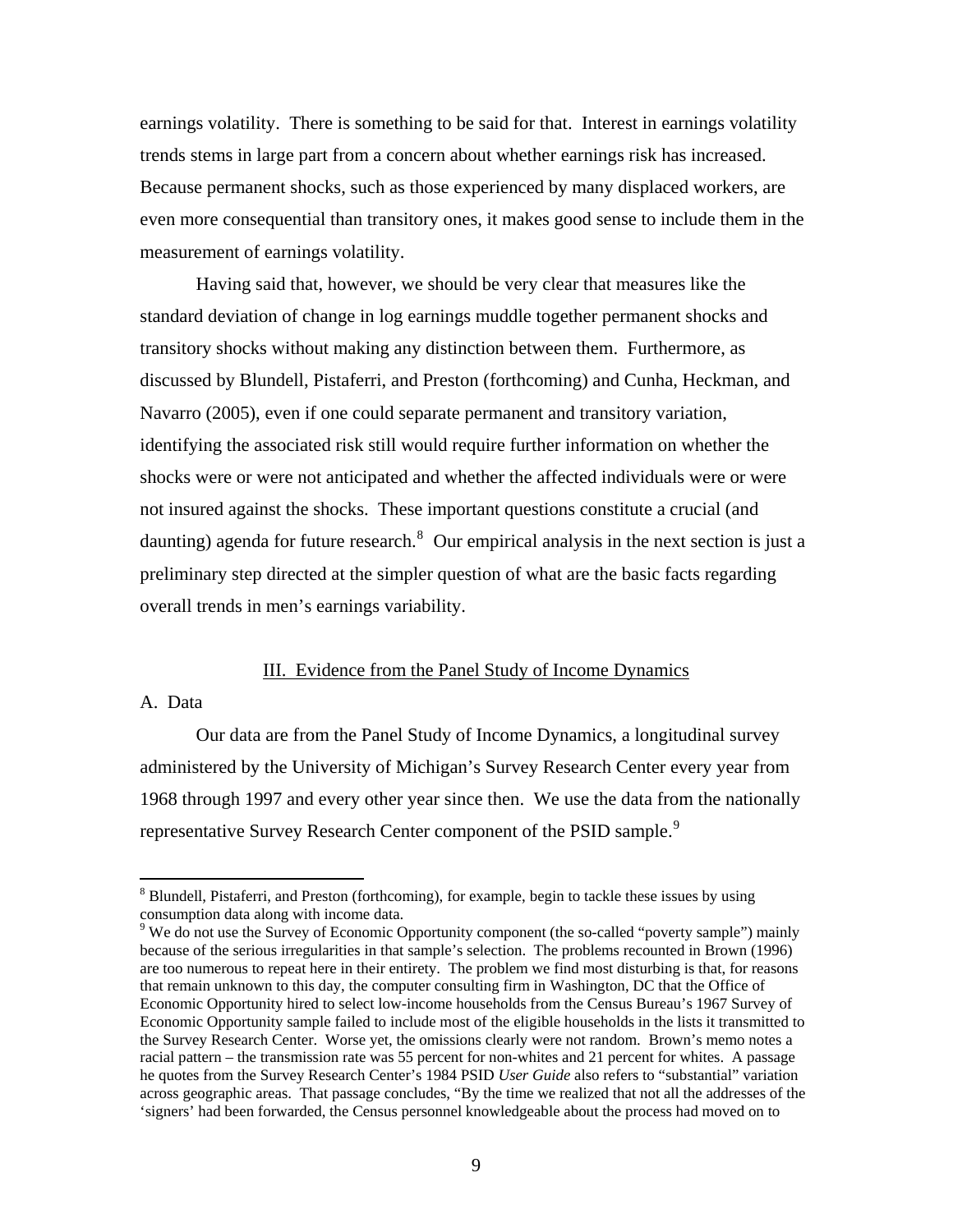<span id="page-10-0"></span> Like Moffitt and Gottschalk, we first analyze the wage and salary income of male household heads because it is the earnings variable that the PSID has measured most consistently over time. We exclude imputations for missing values, the inclusion of which would distort measured earnings variability.<sup>[10](#page-10-0)</sup> The wage and salary income variable is available only in "bracketed" (i.e., interval) form for the PSID's 1968 and 1969 interviews, so our data set begins with the 1970 survey, which collected income information for the 1969 calendar year. Because the PSID was administered annually through 1997 and every other year since, our earnings data are for every year from 1969 through 1996 plus 1998, 2000, 2002, and 2004. Accordingly, our analyses of earnings changes will pertain to two-year differences for 1969-1971, 1970-1972, 1971-1973, …, 1994-1996, 1996-1998, 1998-2000, 2000-2002, and 2002-2004.

 We restrict our sample of earnings observations to calendar years when the male head of household is between the ages of 25 and 59. For a two-year change to be included in our analysis, the worker must be within that age range in *both* years. At the outset of each analysis in section III.B, we will provide information on the available sample sizes. Each of those analyses of earnings changes begins with a regression adjustment for mean effects of year (such as inflation in nominal wages), life-cycle stage, and cohort. In particular, we apply least squares (separately for each year) to a regression of the earnings change variable on age and age squared, and then use the residual as the object of the subsequent analysis of dispersion in earnings changes.<sup>[11](#page-10-0)</sup>

# B. Analyses of PSID Earnings Changes

 $\overline{a}$ 

We begin by describing in detail the analysis previewed in our introductory section. That analysis looks at the trend in the standard deviation of change in log earnings. For this particular analysis, in addition to the sample restrictions listed above, we exclude observations of zero earnings. We also exclude the top and bottom 1 percent

designing the 1970 Census, and OEO personnel were not able to provide us any information. Our repeated efforts to secure more information about the lost cases were not successful."

 $10$  On the advice of PSID staff, we interpret the several instances from 1994 on in which wage and salary income is coded as 1 as missing values that require imputation.

 $11$  We stop at a quadratic because going to a cubic specification typically resulted in coefficient estimates for the cubed terms that were small and statistically insignificant. In any case, given the restricted age range in our sample, variations on our age controls (including using none at all) turn out to have very minor effects on our results concerning volatility trends.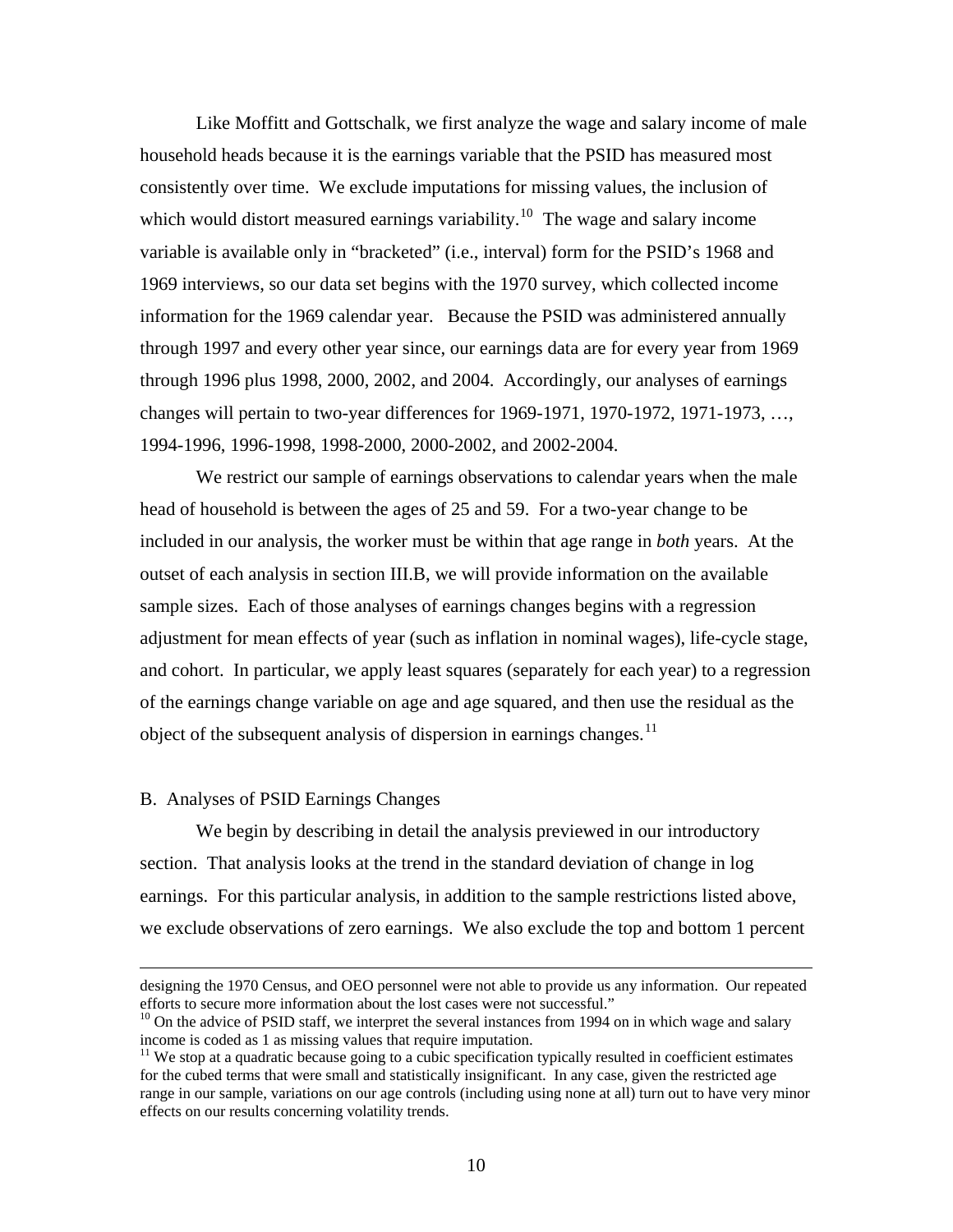<span id="page-11-0"></span>of positive observations in each year. Besides the usual reasons for excluding outliers, dropping the top 1 percent eliminates all the top-coded observations and thereby sidesteps the question of whether and how to adjust them. We recognize, however, that excluding zeros and other extreme observations in a study of earnings volatility is not entirely a good thing. Accordingly, in an alternative analysis described later in this section, we take a different approach to the extreme observations.

 In combination, all the sample restrictions applied in the present analysis leave us with a total of 43,346 observations over our 30 years of data on two-year differences. The average sample size per year is thus 1,445. The smallest sample size is 1,005 for 1969-1971, and the largest is 2,016 for 2000-2002.

Our preliminary regression of change in log earnings on a quadratic in age each year causes our residualized measure of change in log earnings to have zero sample mean in every year. Accordingly, we estimate the variance of each year's change in log earnings with that year's sample mean squared residual. The estimated standard deviation plotted in figure 1 is the square root of the estimated variance.<sup>[12](#page-11-0)</sup>

As already discussed in our introductory section, figure 1 displays the familiar finding that earnings volatility is strongly countercyclical. Like Haider (2001) and Cameron and Tracy (1998), we find that earnings volatility trended upwards during the 1970s. Like those studies and the Congressional Budget Office (2007) study, which began with 1980 data, we do not see much evidence of increasing volatility during the 1980s or most of the 1990s (apart from temporary bulges during the recessions of the early 1980s and early 1990s). This impression of the 1990s is all the stronger if one discounts the observations for 1990-1992 through 1993-1995, i.e., the observations that come at least partly from the 1993 and 1994 PSID interviews. Kim et al. (2000) explain that the data from those interviews should be viewed cautiously because the continuity of the PSID data in those years was disrupted by a major overhaul of the survey that included, among other things, a switch to computer-assisted telephone interviewing, a shift from human to automated editing of the data, and changes in the structure of the income questions. Finally, like the Congressional Budget Office results for men's age-

<sup>&</sup>lt;sup>12</sup> The associated 95 percent confidence band, shown in light blue, is based on the textbook result on the asymptotic distribution of the sample mean squared residual under the classical regression assumptions (Schmidt, 1976).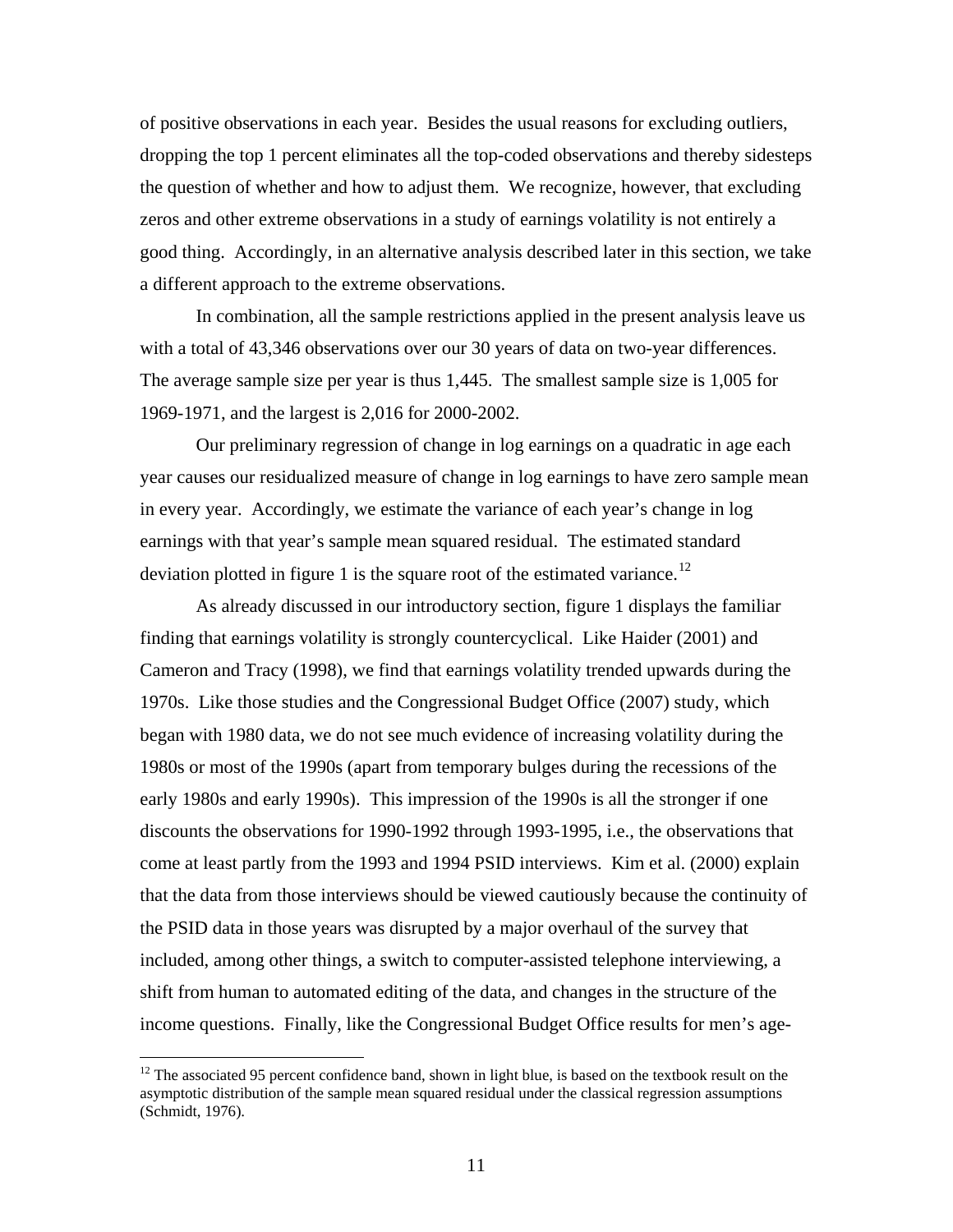adjusted earnings, our results suggest that men's earnings volatility started to increase by 2000.

In figure 2, we check the sensitivity of our results to several variations in the analysis. First, although the wage-and-salary-income variable we use is defined almost consistently over time, there is an exception. Starting in the 1993 survey year (which inquired about 1992 income), a new earnings category called "income from extra jobs" was separated out, and it is possible that some of this income might previously have been included in the PSID's measure of wage and salary income. In figure 2, the blue line connecting the dashed data points shows what happens to our earnings volatility series from figure 1 (shown in figure 2 as purple diamonds) when we add income from extra jobs in with wage and salary income. Up through the data for 1991, of course, the two series are identical. Even afterwards, the differences are trivial, so this comparability issue appears to be of no consequence.

Second, several previous studies (e.g., Baker and Solon, 2003) have documented greater year-to-year earnings variation for workers in their twenties and as they approach retirement age. If the representation of those age groups in the population changed over time, this could produce the appearance of a trend in earnings volatility even if the lifecycle profile of earnings volatility did not shift at all. We therefore check what happens if we restrict our sample's age range to 30-54 instead of 25-59. As expected, the resulting yellow line connecting the triangular data points in figure 2 is lower, but it displays a time pattern quite similar to that for the larger sample.

Third, as already discussed in footnote 4, one difference between our main analysis and the earnings analysis by Dynan, Elmendorf, and Sichel (2008) is that they use a more comprehensive earnings measure, "total labor income," which includes bonuses, overtime, tips, commissions, and the labor parts of business, farm, market gardening, and roomers/boarders income in addition to wage and salary income. The difficulty is that the PSID's treatment of business and farm income in total labor income has varied over the years, and it is not possible to construct a consistent series over time. One approach we have tried is to use total labor income excluding business and farm income. The resulting series is shown in figure 2 as the black line connecting the rectangular data points. This series starts with the 1975-1977 observation because, prior

12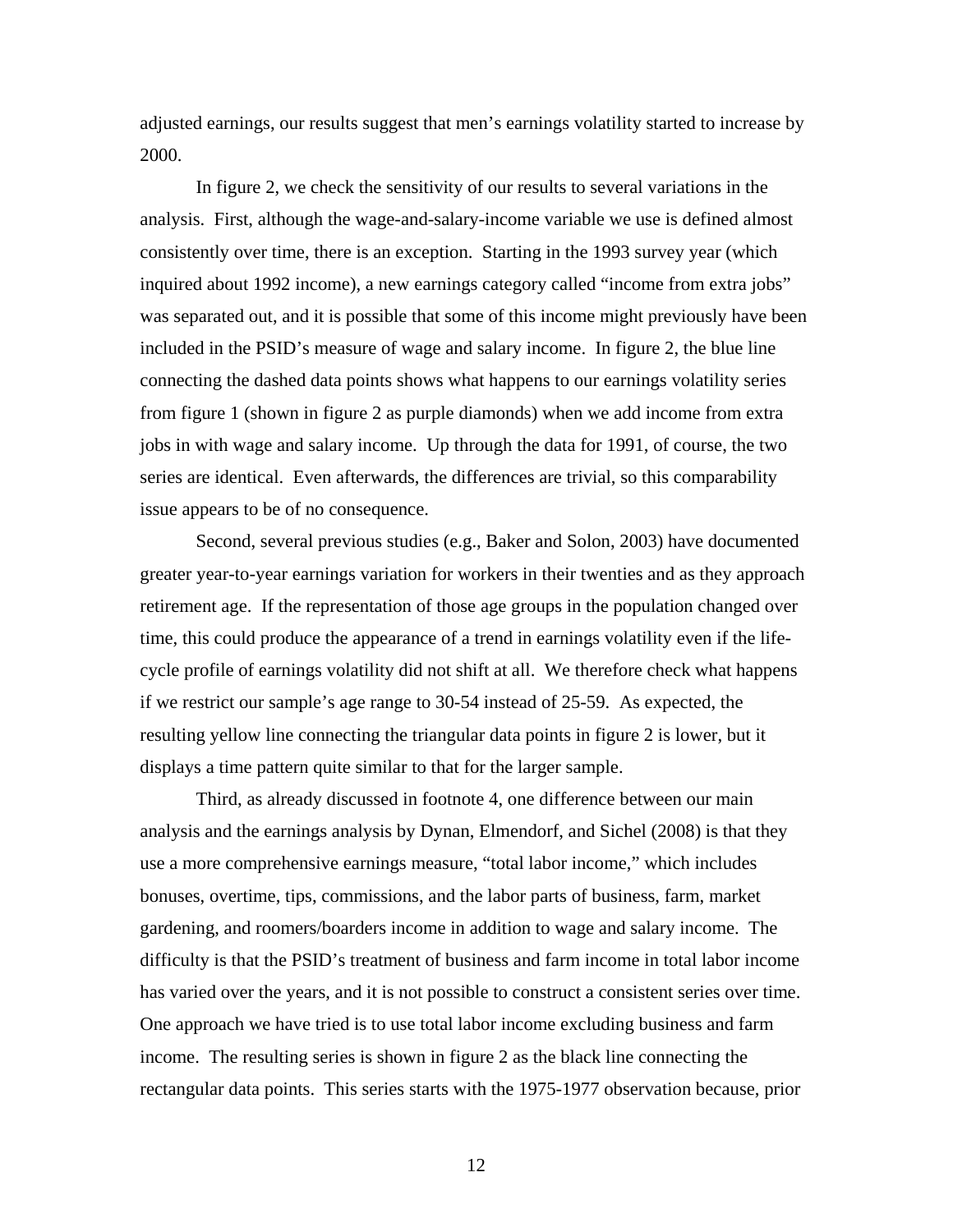to 1975, business and farm income were measured in bracketed form. We also have followed Dynan, Elmendorf, and Sichel's approach of using the PSID's total labor income variable up through 1992, adding in the "labor part of business income" after 1992 (when the PSID stopped counting it in "total labor income"), and excluding all observations with positive farm income. (Unfortunately, this approach remains inconsistent over time because, starting with the 1993 survey's measurement of 1992 income, the PSID changed the way it calculates the labor part of business income.) The resulting series is shown in figure 2 as the green line connecting the circular data points. The volatility measures for these more comprehensive earnings variables track quite similarly to our series for wage and salary income until the early 1990s, when they start diverging upwards, especially the series that includes business income. It is unclear how to interpret the divergence. On one hand, the pattern with the more comprehensive earnings variables may signify that earnings components besides wage and salary income really did contribute to rising earnings volatility throughout most of the 1990s. On the other hand, the divergence coincides with the timing of the major overhaul of the PSID's data collection and editing procedures, and might be merely an artifact of the changes in survey procedures. In any case, all the alternative series show rising volatility in the early 2000s, long after the changes in the survey had occurred.

One limitation of all our analyses so far is that the standard deviation is just one arbitrary measure of dispersion in earnings changes. A second limitation is the exclusion of zeros and other extreme earnings observations. One way of addressing the first limitation is to present a more complete picture of changes in the distribution of log earnings changes by plotting various quantiles of the distribution. Returning to the wageand-salary-income variable used in figure 1, figure 3 displays the  $10^{th}$ ,  $25^{th}$ ,  $50^{th}$ ,  $75^{th}$ , and  $90<sup>th</sup>$  sample percentiles of the log earnings changes for each year. The  $50<sup>th</sup>$  percentiles are always close to zero because the preliminary regression adjustments force the sample means to be zero. In figure 3, the cyclical increases in the dispersion of earnings changes in the severe recessions of the mid 1970s and early 1980s are manifested mainly as a lowering of the relative position of the  $10<sup>th</sup>$  percentile. In contrast, the secular increases in the spread of the distribution during the 1970s and after 1998 are more symmetric.

13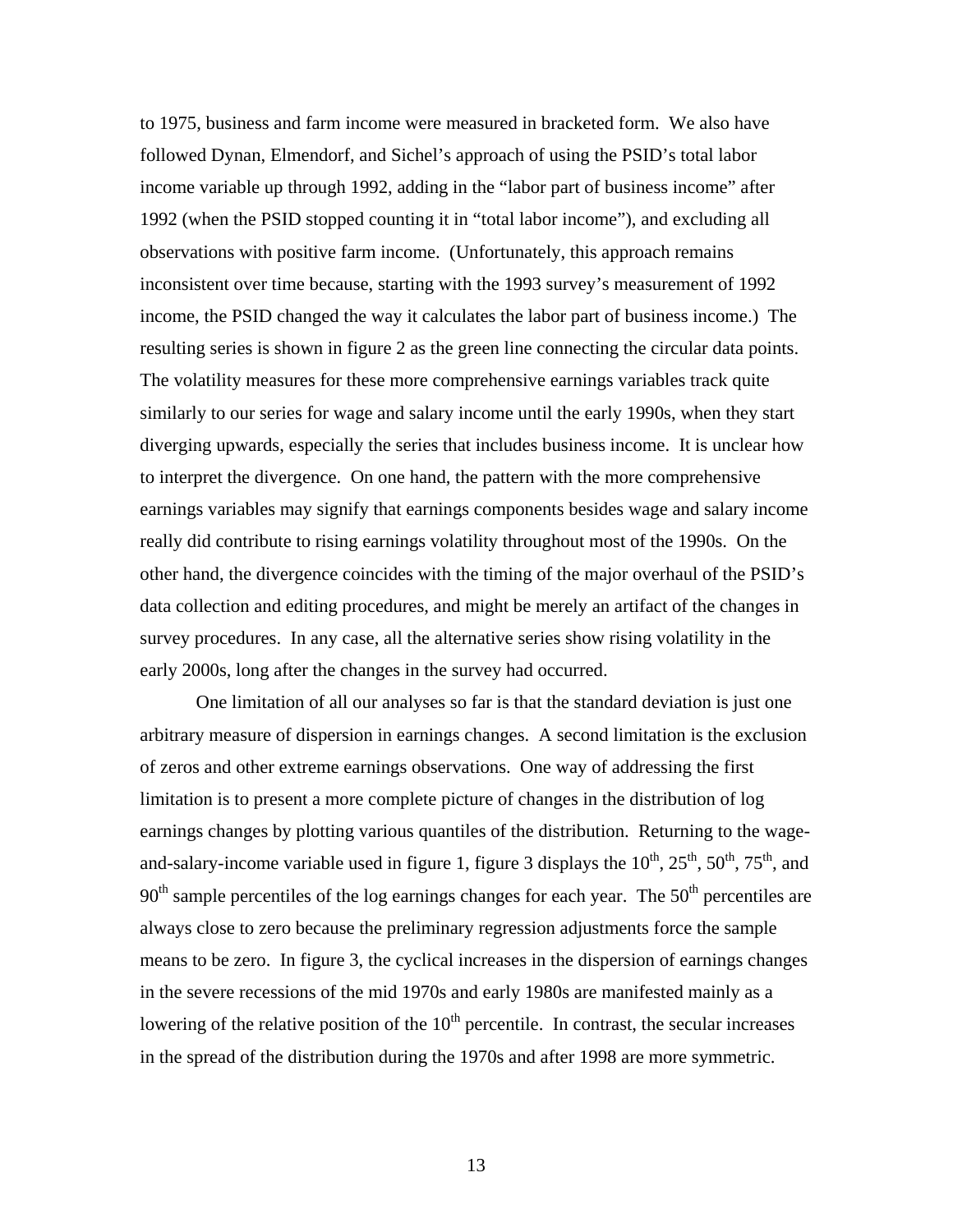<span id="page-14-0"></span>Bringing the zeros into the analysis requires us to stop using logarithms and to measure relative dispersion in earnings changes in another way. We begin by taking twoyear differences in the level (not log) of real earnings. We use the CPI-U-RS to put earnings into real terms. Again we account for mean effects of year, age, and cohort by estimating a separate regression in each year of the change in real earnings on a quadratic in age, and then we proceed to study the residualized version of the earnings change. We rescale the residualized real earnings change between years  $t - 2$  and  $t$  into relative terms by dividing it by the simple average of the sample means of real earnings in the two years. Initially using the same sample as before, figure 4 plots the quantiles of this alternative measure of earnings change. A comparison to figure 3 shows that, holding the sample constant, the two alternative measures show qualitatively similar time patterns.

Next, using the new measure of earnings change, we repeat the entire procedure with an expanded sample that includes zeros and other extreme earnings observations. The new sample contains a total of 53,840 observations over our 30 years of data on twoyear differences. The sample size per year averages 1,795 and ranges from a low of 1,230 in 1969-1971 to a high of 2,500 in 2000-2002. Figure 5 plots the quantiles of the measured earnings changes for the expanded sample. Naturally, with outliers added to the sample, dispersion is greater than in the previous figures. Again, however, the temporal patterns are greater dispersion in severe recession years and secularly increasing dispersion in the 1970s and after 1998. The most striking difference from the earlier figures is that the post-1998 increase in dispersion is even greater.<sup>[13](#page-14-0)</sup>

Finally, as a check on our eyeball impressions of our figures, we apply least squares to regressions of the earnings volatility time series plotted in the figures on the unemployment rate and a piecewise linear time trend. For figure 1, the volatility variable is the estimated standard deviation of the age-adjusted change in log earnings. For figures 3-5, the dispersion variable we use is the difference between the  $90<sup>th</sup>$  and  $10<sup>th</sup>$ percentiles. Using  $Y_t$  to denote each measure of the dispersion of earnings changes between years  $t - 2$  and  $t$ , we estimate the regression of each  $Y_t$  on the civilian unemployment rates in years  $t$  and  $t - 2$  (to account for business cycle effects) and a

<sup>&</sup>lt;sup>13</sup> Dynan, Elmendorf, and Sichel (2008) observe a similar pattern and express a concern that it may be driven by an increase in erroneous observations of zero earnings in the PSID.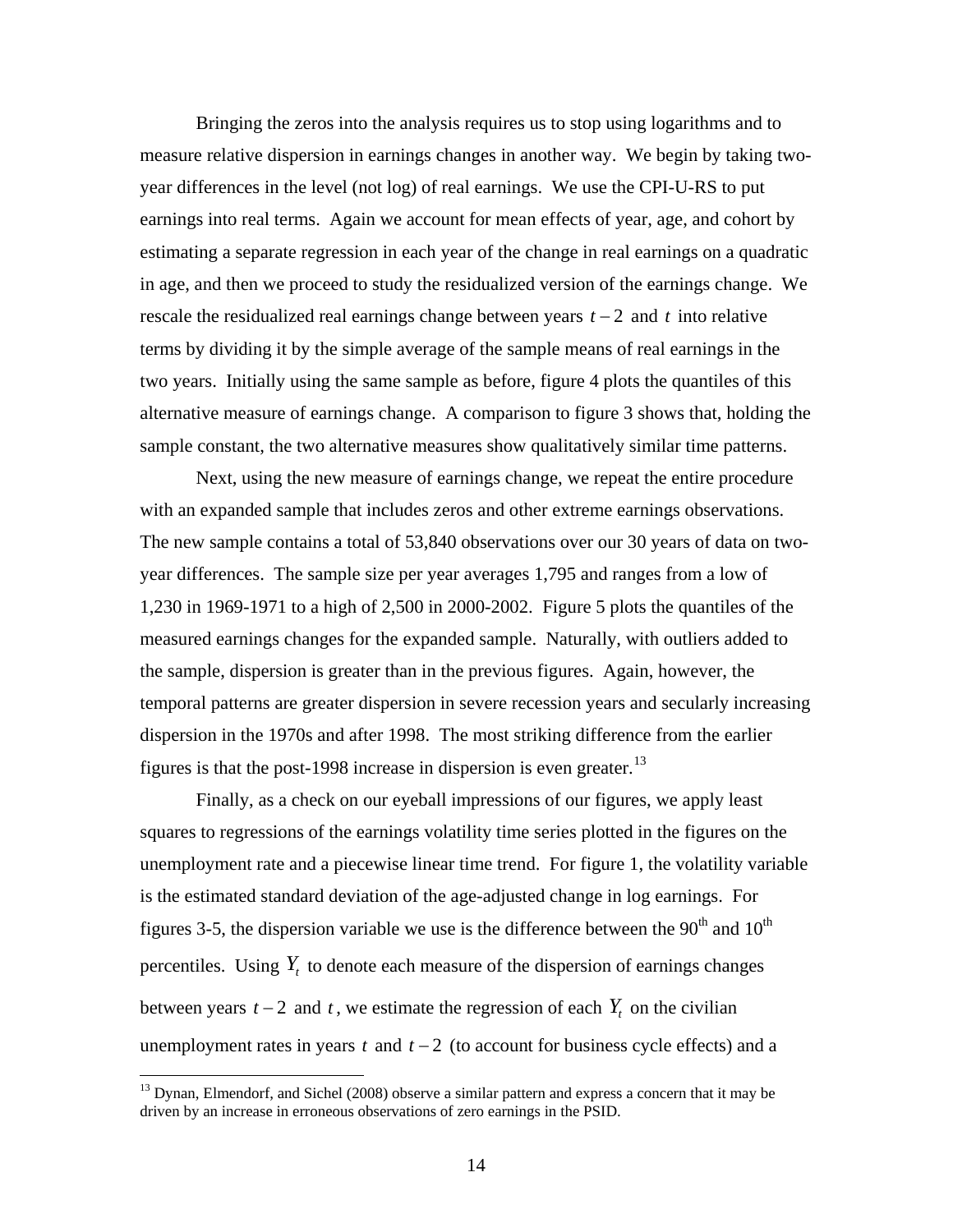spline function in time that allows for distinct time trends in three parts of our sample period: 1969-1971 through 1979-1981, 1979-1981 through 1990-1992, and 1990-1992 through 2002-2004. The results are shown in table 1. As expected from our visual impressions of the figures, the coefficient estimates for the unemployment variables are almost always significantly positive, and the estimated time trends are significantly positive in the first and third time periods, but not in the second.

#### IV. Summary and Discussion

Our reanalysis of the Panel Study of Income Dynamics has found that, apart from business cycle fluctuations, men's earnings volatility trended upwards during the 1970s, but did not show a clear secular trend after that until climbing again after 1998. These patterns are broadly consistent with those that Cameron and Tracy (1998) found in the Current Population Survey and that the Congressional Budget Office (2007) found in Social Security administrative data.

We are well aware that our results raise more questions than they answer, and so we conclude with several suggestions for further research. First, we believe that the finding that increasing earnings volatility for men has resumed in recent years is potentially very important, and we think it should be checked with other data. In particular, despite the inability to follow residential movers in the CPS, a study that updates Cameron and Tracy's analysis beyond 1996 would be valuable. If the CPS results turn out to corroborate the patterns we have observed in the PSID, the much larger sample size of the CPS would then enable more finely detailed analyses, such as Cameron and Tracy's disaggregations by age, education, and industry.

Second, the growing literature on earnings volatility trends should be connected to the growing literature on trends in job tenure and turnover (see Farber, 2007, and the references therein). Further research along the lines of Stevens (2001) that explores the earnings implications of changing job stability would illuminate both literatures.

Third, results in Congressional Budget Office (2007) and Dynan, Elmendorf, and Sichel (2008) suggest that, at the same time that earnings volatility has risen for men, it has decreased for women, which is not surprising in light of women's increasingly stable attachment to the labor market. Future research should combine the patterns by gender

15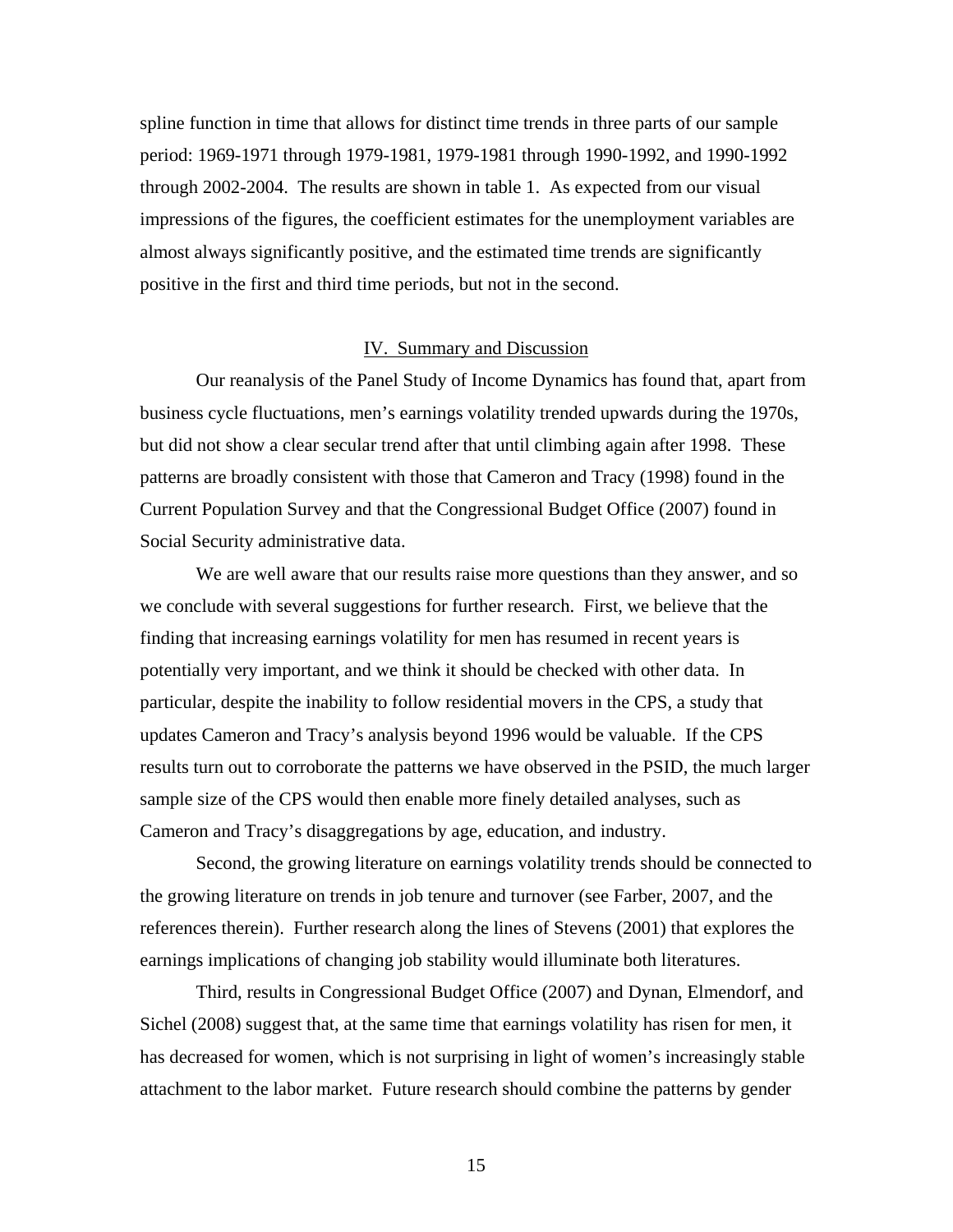into a more complete picture and should give particular attention to the covariation of spouses' earnings.

Finally, we wish to reemphasize the point we made at the end of section II – that translating measured trends in dispersion of earnings change into conclusions about earnings risk will require additional information about whether the observed earnings changes were or were not anticipated and whether the affected individuals were or were not insured against the earnings changes.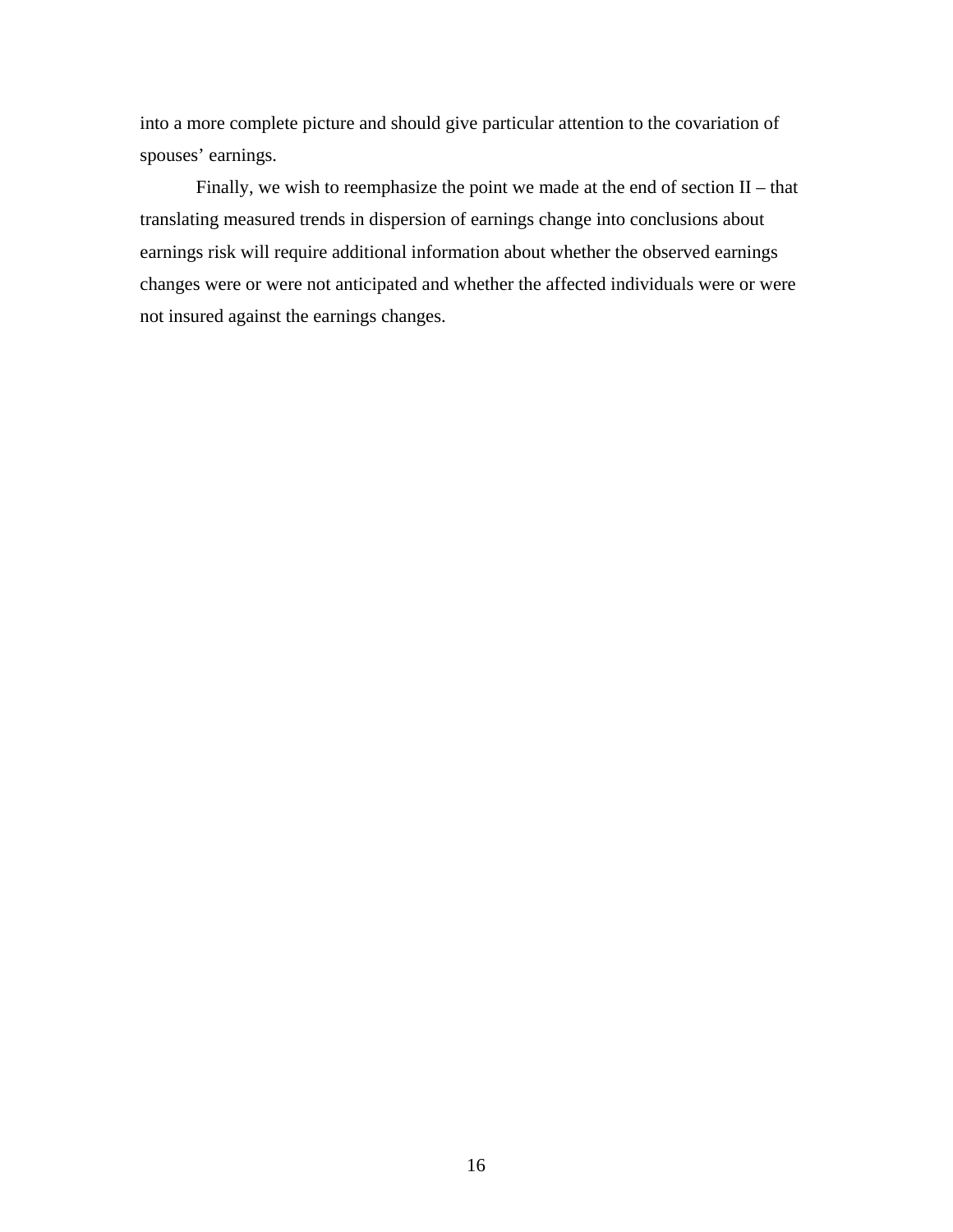# References

Acs, Gregory, and Seth Zimmerman. "Like Watching Grass Grow? Assessing Changes in U.S. Economic Mobility over the Past Two Decades." 2008.

Baker, Michael, and Gary Solon. "Earnings Dynamics and Inequality among Canadian Men, 1976-1992: Evidence from Longitudinal Income Tax Records." *Journal of Labor Economics*, April 2003, 21, pp. 289-321.

Blundell, Richard, Luigi Pistaferri, and Ian Preston. "Consumption Inequality and Partial Insurance." *American Economic Review*, forthcoming.

Brown, Charles. "Notes on the 'SEO' or 'Census' Component of the PSID." 1996 (available at [http://psidonline.isr.umich.edu/Publications/Papers/SEO.pdf\)](http://psidonline.isr.umich.edu/Publications/Papers/SEO.pdf).

Cameron, Stephen, and Joseph Tracy. "Earnings Variability in the United States: An Examination Using Matched-CPS Data." 1998 (available at [http://www.newyorkfed.org/research/economists/tracy/earnings\\_variability.pdf](http://www.newyorkfed.org/research/economists/tracy/earnings_variability.pdf)).

Congressional Budget Office. "Trends in Earnings Variability over the Past 20 Years." 2007 (available at [http://www.cbo.gov/ftpdocs/80xx/doc8007/04-17-](http://www.cbo.gov/ftpdocs/80xx/doc8007/04-17-EarningsVariability.pdf) [EarningsVariability.pdf\)](http://www.cbo.gov/ftpdocs/80xx/doc8007/04-17-EarningsVariability.pdf).

Cunha, Flavio, James Heckman, and Salvador Navarro. "Separating Uncertainty from Heterogeneity in Life Cycle Earnings." *Oxford Economic Papers*, April 2005, 57, pp. 191-261.

Dynan, Karen E., Douglas W. Elmendorf, and Daniel E. Sichel. "The Evolution of Household Income Volatility." 2008 (available at http://www.brookings.edu/~/media/Files/rc/papers/2008/02\_useconomics\_elmendorf/02 [useconomics\\_elmendorf.pdf](http://www.brookings.edu/%7E/media/Files/rc/papers/2008/02_useconomics_elmendorf/02_useconomics_elmendorf.pdf)).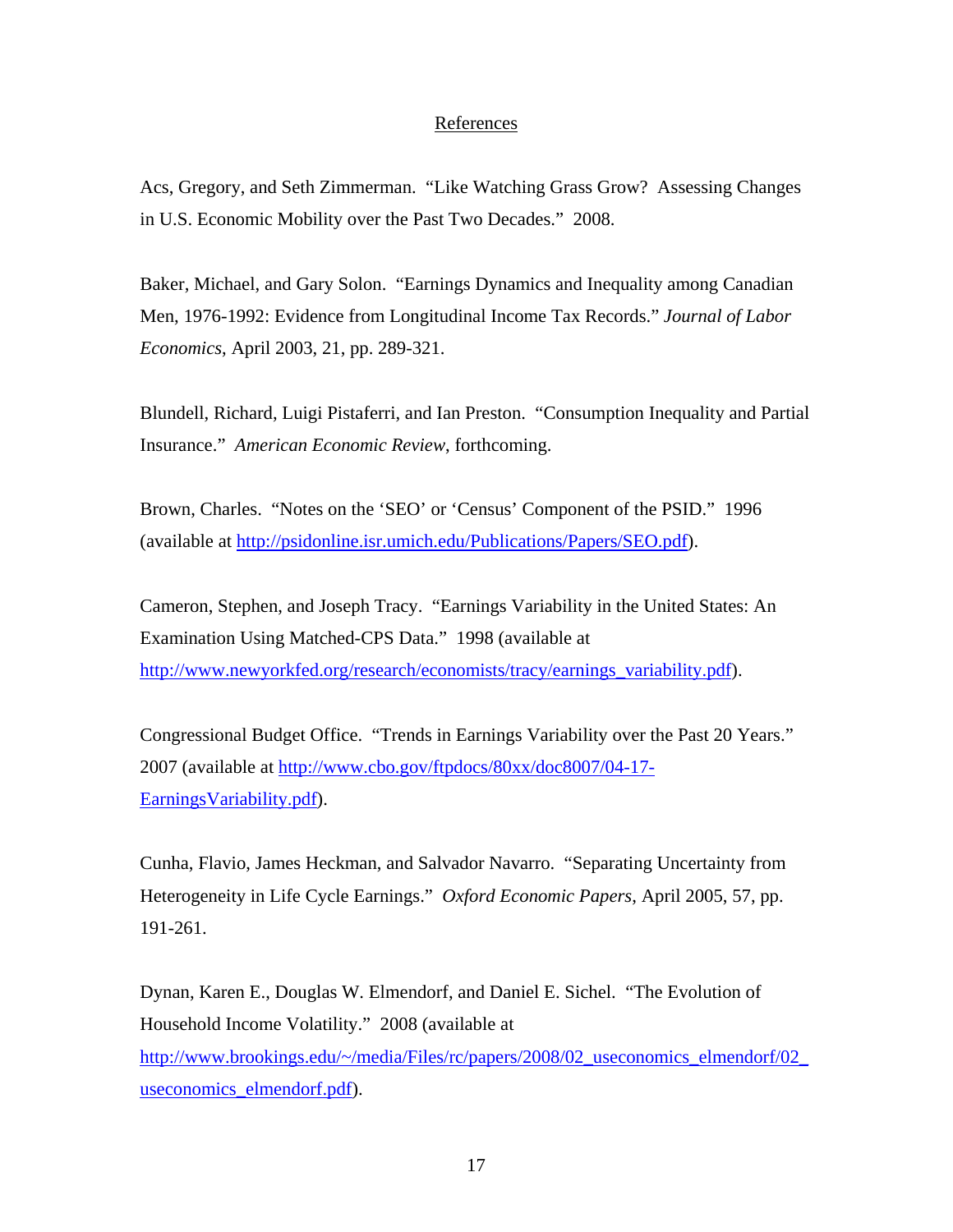Dynarski, Susan, and Jonathan Gruber. "Can Families Smooth Variable Earnings?" *Brookings Papers on Economic Activity*, 1:1997, pp. 229-84.

Farber, Henry S. "Is the Company Man an Anachronism? Trends in Long Term Employment in the U.S., 1973-2006." Working Paper No. 518, Industrial Relations Section, Princeton University, 2007 (available at [http://www.irs.princeton.edu/pubs/pdfs/518.pdf\)](http://www.irs.princeton.edu/pubs/pdfs/518.pdf).

Gottschalk, Peter, and Robert Moffitt. "The Growth of Earnings Instability in the U.S. Labor Market." *Brookings Papers on Economic Activity*, 2:1994, pp. 217-54.

Gottschalk, Peter, and Robert Moffitt. "Trends in Earnings Volatility in the U.S.: 1970- 2002." 2006.

Hacker, Jacob S. *The Greak Risk Shift*. Oxford: Oxford University Press, 2006.

Haider, Steven J. "Earnings Instability and Earnings Inequality of Males in the United States: 1967-1991." *Journal of Labor Economics*, October 2001, 19, pp. 799-836.

Jacobson, Louis S., Robert J. LaLonde, and Daniel G. Sullivan. "Earnings Losses of Displaced Workers." *American Economic Review*, September 1993, 83, pp. 685-709.

Kim, Yong-Seong, Tecla Loup, Joseph Lupton, and Frank P. Stafford. "Notes on the 'Income Plus' Files: 1994-1997 Family Income and Components Files." 2000 (available at [http://psidonline.isr.umich.edu/Publications/Papers/y\\_pls\\_notes.pdf](http://psidonline.isr.umich.edu/Publications/Papers/y_pls_notes.pdf)).

Kopczuk, Wojciech, Emmanuel Saez, and Jae Song. "Uncovering the American Dream: Inequality and Mobility in Social Security Earnings Data since 1937." NBER Working Paper No. 13345, 2007.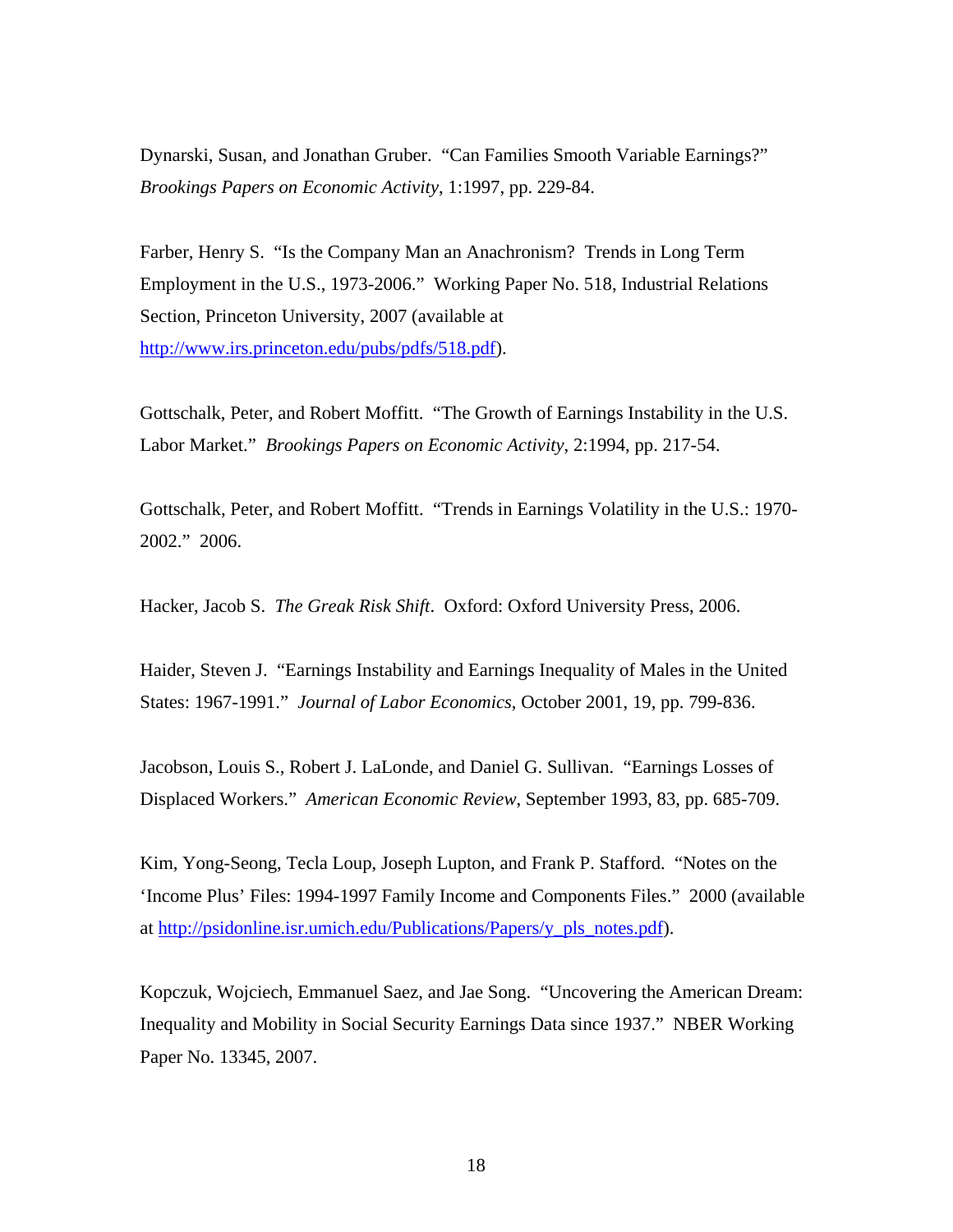Moffitt, Robert A., and Peter Gottschalk. "Trends in the Covariance Structure of Earnings in the U.S.: 1969-1987." 1995 (available at [http://www.econ.jhu.edu/People/Moffitt/mg2\\_0795.pdf\)](http://www.econ.jhu.edu/People/Moffitt/mg2_0795.pdf).

Moffitt, Robert A., and Peter Gottschalk. "Trends in the Transitory Variance of Earnings in the United States." *Economic Journal*, March 2002, 112, pp. C68-73.

Schmidt, Peter. *Econometrics*. New York: Dekker, 1976.

Stevens, Ann Huff. "Persistent Effects of Job Displacement: The Importance of Multiple Job Losses." *Journal of Labor Economics*, January 1997, 15, pp. 165-88.

Stevens, Ann Huff. "Changes in Earnings Instability and Job Loss." *Industrial and Labor Relations Review*, October 2001, 55, pp. 60-78.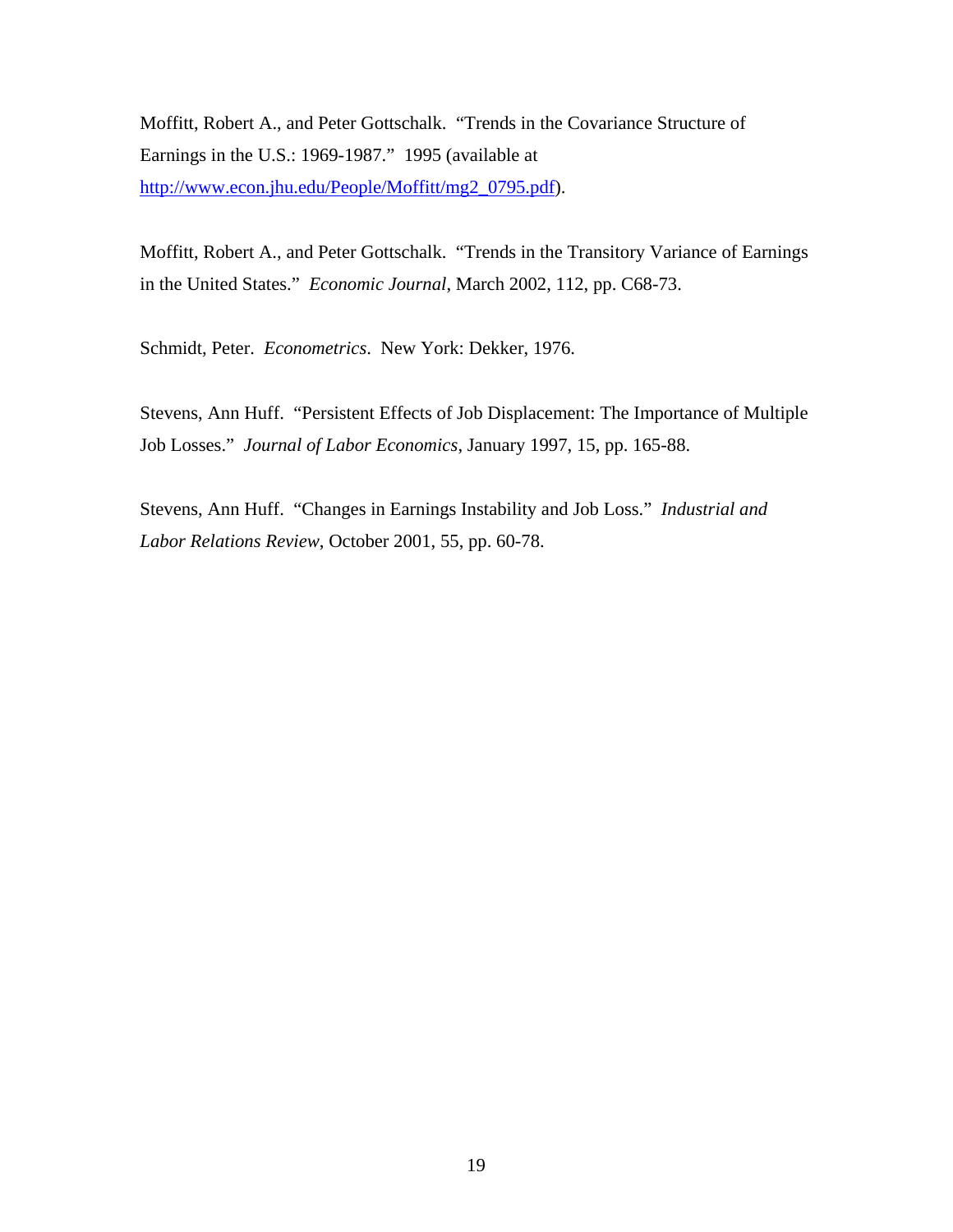|                | (1)           | (2)            | (3)             | (4)             |
|----------------|---------------|----------------|-----------------|-----------------|
|                | Standard      | $90 - 10$      | $90 - 10$       | $90 - 10$       |
|                | Deviation of  | Difference for | Difference for  | Difference for  |
|                | Change in Log | Change in Log  | Relative        | Relative        |
|                | Earnings      | Earnings       | Change in Real  | Change in Real  |
|                |               |                | Earnings (Zeros | Earnings (Zeros |
|                |               |                | and Outliers    | and Outliers    |
|                |               |                | Excluded)       | Included)       |
|                |               |                |                 |                 |
| Intercept      | 0.1678        | 0.3985         | 0.3905          | 0.4609          |
|                | (0.0341)      | (0.0425)       | (0.0286)        | (0.0466)        |
|                |               |                |                 |                 |
| Piecewise-     |               |                |                 |                 |
| linear time    |               |                |                 |                 |
| trend:         |               |                |                 |                 |
| 1969-1971 to   | 0.0059        | 0.0094         | 0.0075          | 0.0088          |
| 1979-1981      | (0.0027)      | (0.0034)       | (0.0023)        | (0.0038)        |
| 1979-1981 to   | 0.0019        | $-0.0012$      | $-0.0026$       | $-0.0031$       |
| 1990-1992      | (0.0018)      | (0.0023)       | (0.0015)        | (0.0025)        |
| 1990-1992 to   | 0.0055        | 0.0122         | 0.0100          | 0.0265          |
| 2002-2004      | (0.0019)      | (0.0024)       | (0.0016)        | (0.0027)        |
|                |               |                |                 |                 |
| Unemployment   |               |                |                 |                 |
| rates:         |               |                |                 |                 |
| Year $t$       | 0.0152        | 0.0168         | 0.0153          | 0.0222          |
|                | (0.0045)      | (0.0057)       | (0.0038)        | (0.0062)        |
| Year $t-2$     | 0.0122        | 0.0128         | 0.0039          | 0.0118          |
|                | (0.0043)      | (0.0053)       | (0.0036)        | (0.0058)        |
|                |               |                |                 |                 |
| Number of      | 30            | 30             | 30              | 30              |
| time-series    |               |                |                 |                 |
| observations   |               |                |                 |                 |
| $\hat{\rho}_1$ | 0.5508        | 0.0816         | 0.0825          | $-0.1169$       |
|                | 0.3668        | $-0.1358$      | $-0.3476$       | $-0.1036$       |
| $\hat{\rho}_2$ |               |                |                 |                 |
|                |               |                |                 |                 |

Table 1. Estimated Coefficients (and Standard Errors) for Regressions of Measures of Dispersion in Earnings Changes, 1969-1971 to 2002-2004

Note:  $\hat{\rho}_1$  and  $\hat{\rho}_2$ , the estimates of the first- and second-order autocorrelations of the error term, are calculated from least squares estimation of autoregressions (without intercepts) of the residuals. The regressions to calculate  $\hat{\rho}_1$  stop with the 1994-1996 observation because, after that, the PSID interviews occur every other year.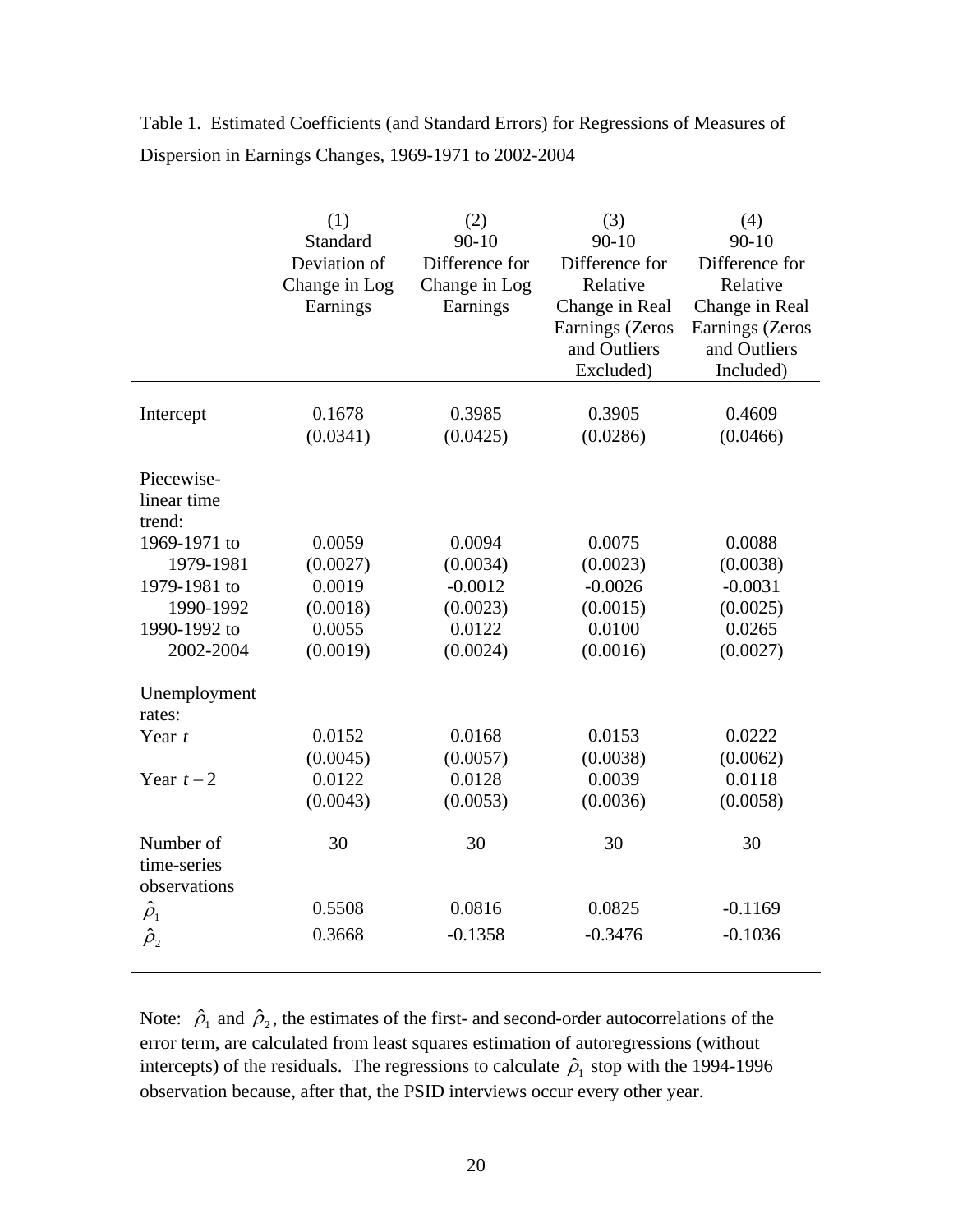

Figure 1. Standard Deviation of Age-Adjusted Change in Log Earnings, 1969-1971 to 2002-2004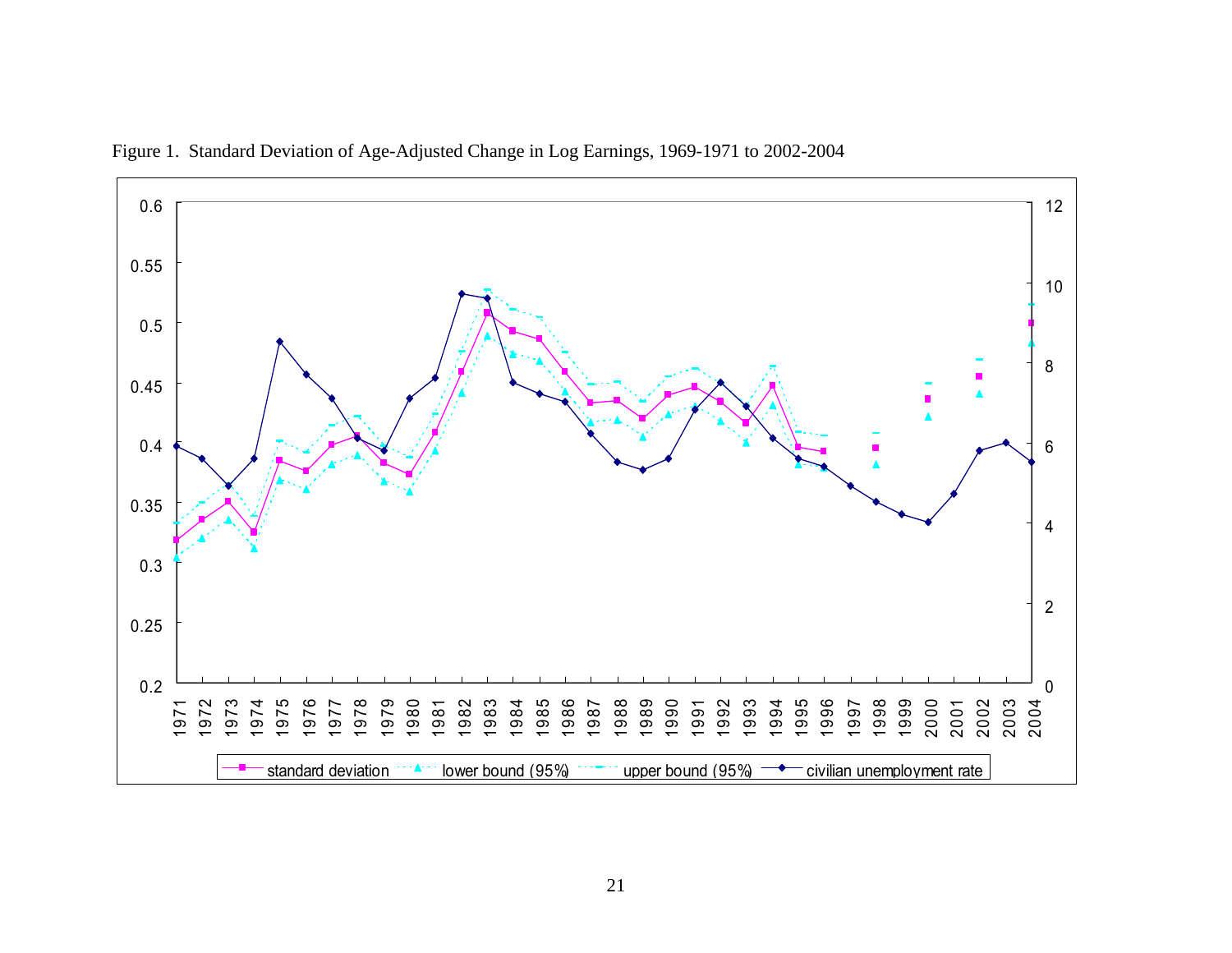

Figure 2. Standard Deviation of Age-Adjusted Change in Log Earnings with Various Earnings Measures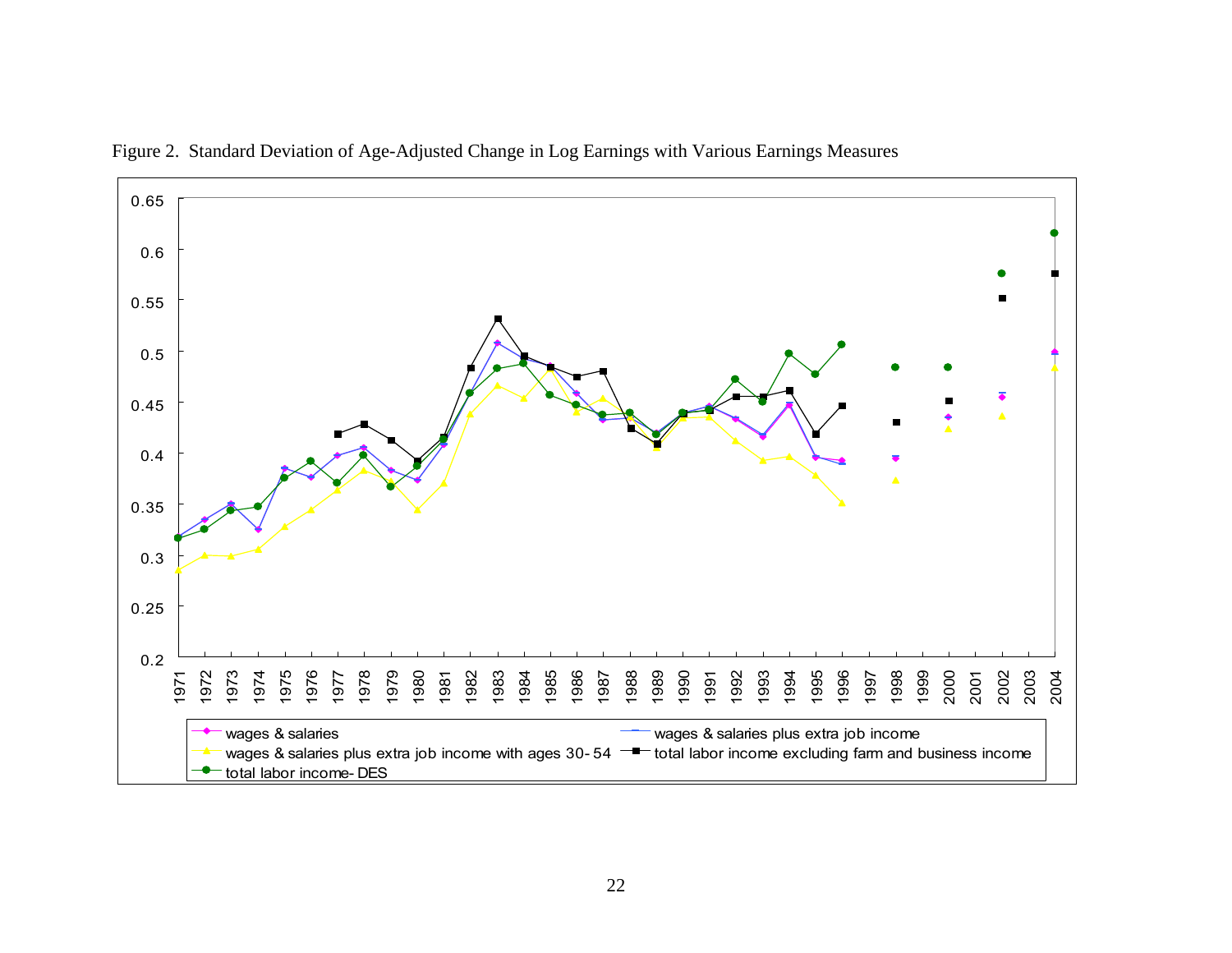

Figure 3. Quantiles of Age-Adjusted Change in Log Earnings, 1969-1971 to 2002-2004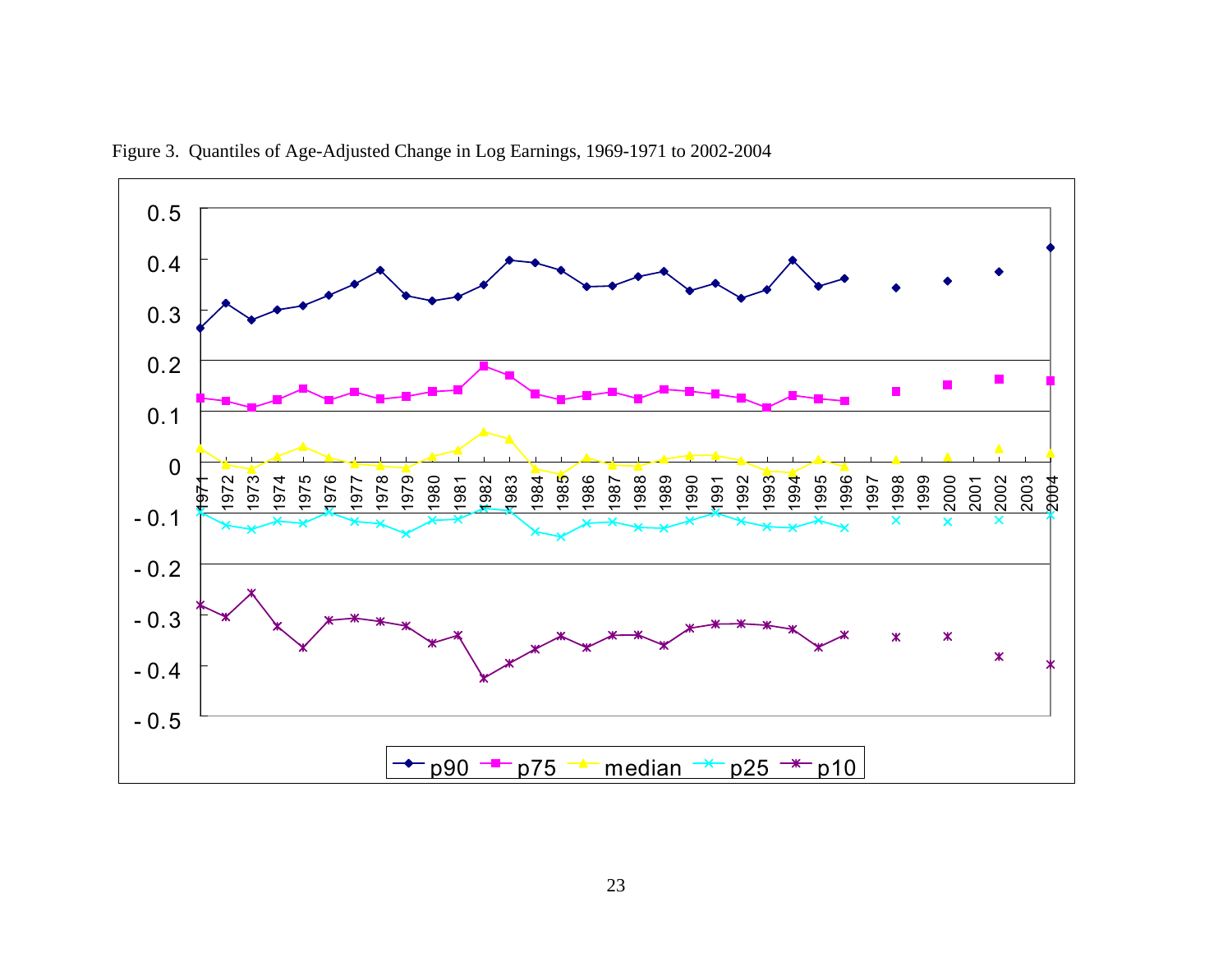

Figure 4. Quantiles of Relative Age-Adjusted Change in Real Earnings (Zeros and Outliers Excluded), 1969-1971 to 2002-2004